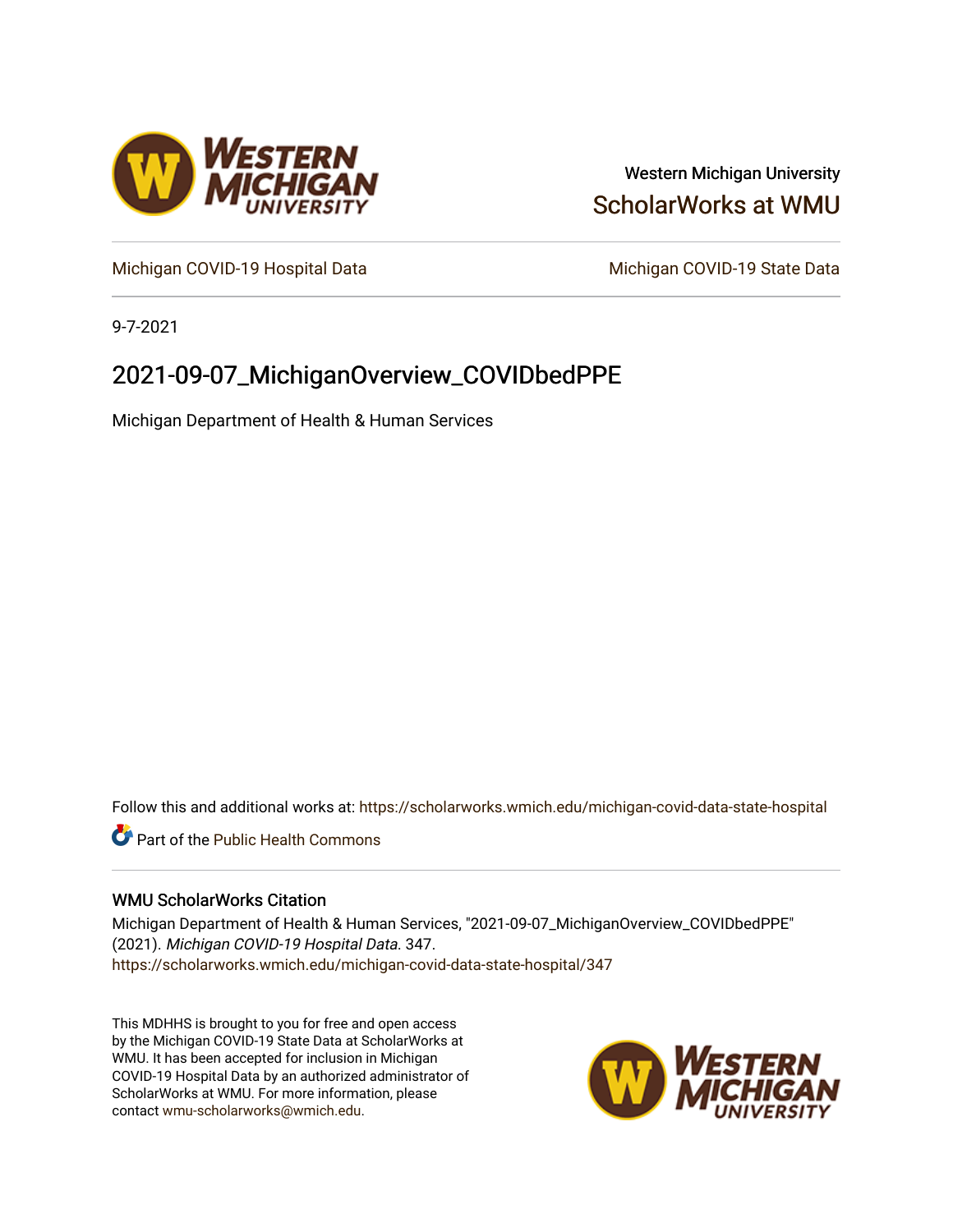# **Statewide Available PPE and Bed Tracking**

**Note:** Data on this page is updated Monday, Wednesday & Friday.

| <b>Region</b>    | <b>All Hospital</b><br><b>Beds</b> | <b>All Adult</b><br><b>Hospital</b><br><b>Beds</b> | All Hospital<br>Inpatient<br><b>Beds</b> | All Hospital<br>Inpatient<br><b>Bed</b><br>$ $ Occupancy | <b>Adult</b><br><b>Hospital</b><br>Inpatient<br><b>Beds</b> | <b>Adult Hosp</b><br>Inpatient<br><b>Bed</b><br><b>Occupancy</b> | <b>ICU Beds</b> | <b>ICU Bed</b><br><b>Occupancy</b> | <b>Adult ICU</b><br><b>Beds</b> | <b>Adult ICU</b><br><b>Bed</b><br>$ $ Occupancy $ $ |
|------------------|------------------------------------|----------------------------------------------------|------------------------------------------|----------------------------------------------------------|-------------------------------------------------------------|------------------------------------------------------------------|-----------------|------------------------------------|---------------------------------|-----------------------------------------------------|
| Region 1         | 1794                               | 1629                                               | 1433                                     | 1201                                                     | 1323                                                        | 1114                                                             | 180             | 158                                | 168                             | 153                                                 |
| <b>Region 2N</b> | 6411                               | 6051                                               | 5684                                     | 4380                                                     | 5355                                                        | 4149                                                             | 577             | 438                                | 561                             | 426                                                 |
| Region 2S        | 8018                               | 7143                                               | 7017                                     | 5604                                                     | 6176                                                        | 4887                                                             | 988             | 791                                | 703                             | 566                                                 |
| Region 3         | 3066                               | 2928                                               | 2700                                     | 2106                                                     | 2605                                                        | 2023                                                             | 407             | 348                                | 326                             | 291                                                 |
| Region 5         | 1684                               | 1667                                               | 1430                                     | 1039                                                     | 1390                                                        | 1020                                                             | 221             | 146                                | 186                             | 138                                                 |
| Region 6         | 3214                               | 2807                                               | 2920                                     | 2333                                                     | 2544                                                        | 2020                                                             | 390             | 305                                | 237                             | 186                                                 |
| Region 7         | 1044                               | 993                                                | 987                                      | 611                                                      | 936                                                         | 589                                                              | 174             | 120                                | 152                             | 108                                                 |
| Region 8         | 754                                | 736                                                | 542                                      | 295                                                      | 515                                                         | 284                                                              | 78              | 46                                 | 59                              | 39                                                  |
| <b>Totals</b>    | 25985                              | 23954                                              | 22713                                    | 17569                                                    | 20844                                                       | 16086                                                            | 3015            | 2352                               | 2392                            | 1907                                                |

\*\*Data is preliminary and subject to change.

# **COVID-19 Metrics 09/07/2021**

| <b>HCC Region</b>                                             | <b>Region 1</b> | <b>Region 2</b><br><b>North</b> | <b>Region 2</b><br><b>South</b> | <b>Region 3</b> | Region $5 \mid$ | Region 6 $ $   |                | Region $7 \mid$ Region 8 | <b>Total</b> |
|---------------------------------------------------------------|-----------------|---------------------------------|---------------------------------|-----------------|-----------------|----------------|----------------|--------------------------|--------------|
| <b>Total Hospitalized Adult</b><br><b>Suspected/Confirmed</b> | 148             | 228                             | 277                             | 180             | 109             | 236            | 66             | 24                       | 1378         |
| <b>Adult Confirmed-Positive</b><br><b>COVID</b>               | 133             | 291                             | 253                             | 175             | 102             | 227            | 64             | 23                       | 1268         |
| <b>Hospitalized Peds</b><br><b>Confirmed/Suspected</b>        | $\overline{2}$  |                                 | 8                               | 3               |                 | $\overline{4}$ | $\overline{0}$ | $\overline{0}$           | 19           |
| <b>Hospitalized Ped</b><br><b>Confirmed-Positive</b>          |                 | $\overline{0}$                  | $\overline{7}$                  | 3               |                 | $\overline{4}$ | $\mathbf 0$    | $\overline{0}$           | 16           |
| <b>Hospitalized and Ventilated</b><br><b>COVID</b>            | 18              | 25                              | 48                              | 19              | 17              | 46             | 6              | 4                        | 183          |
| <b>Adult ICU Confirmed/Suspected</b><br><b>COVID</b>          | 39              | 76                              | 79                              | 39              | 29              | 68             | 30             | 10                       | 370          |
| <b>ICU Adult Confirmed-</b><br><b>Positive COVID</b>          | 39              | 72                              | 77                              | 39              | 28              | 68             | 30             | 10                       | 363          |
| <b>Prev Day COVID</b><br><b>Related ED Visits</b>             | 137             | 388                             | 439                             | 133             | 174             | 191            | 89             | 102                      | 1653         |

**Changes have recently been made to the clinical variables shared on the MDHHS website. These changes were made to align with the new reporting requirements from the federal government. To better accommodate all users of this data, MDHHS is expanding the data provided from the previous clinical variables section to the information described in the new clinical variables section. Data users should carefully consider which variables meet their current or ongoing needs for information.**

### **Previous Clinical Variables:**

**# of ED Discharges -** The number of patients discharged home (or equivalent) from ED with suspected or confirmed COVID-19 in past 24 hours. INCLUDE hospital urgent care and ED drive through.

**# in Critical Care -** The CURRENT number of patients in critical care units with suspected or confirmed COVID-19. INCLUDE non-critical care areas being used for surge critical care. DO NOT INCLUDE ED boarding/overflow (patients currently admitted and awaiting bed).

**# on Ventilators -** The CURRENT number of patients receiving mechanical ventilation with suspected or confirmed COVID-19. DO NOT INCLUDE ED boarding/overflow (patients currently admitted and awaiting bed) and surge critical care areas.

**# of Inpatients -** The total number of positive tests for COVID-19 among admitted patients.

**New Clinical Variables:**

**Previous Day's COVID-19-related ED Visits** ( Enter the total number of ED visits who were seen on the previous calendar day who had a visit related to COVID-19 (meets suspected or confirmed definition or presents for COVID diagnostic testing - do not count patients who present for pre-procedure screening).)

**Total ICU adult suspected or confirmed positive COVID patients** (Patients currently hospitalized in an adult ICU bed who have suspected or laboratory-confirmed COVID-19.)

**Hospitalized ICU adult confirmed-positive COVID patients** (same as above, laboratory confirmed only)

https://www.michigan.gov/coronavirus/0,9753,7-406-98159-523641--,00.html 1/6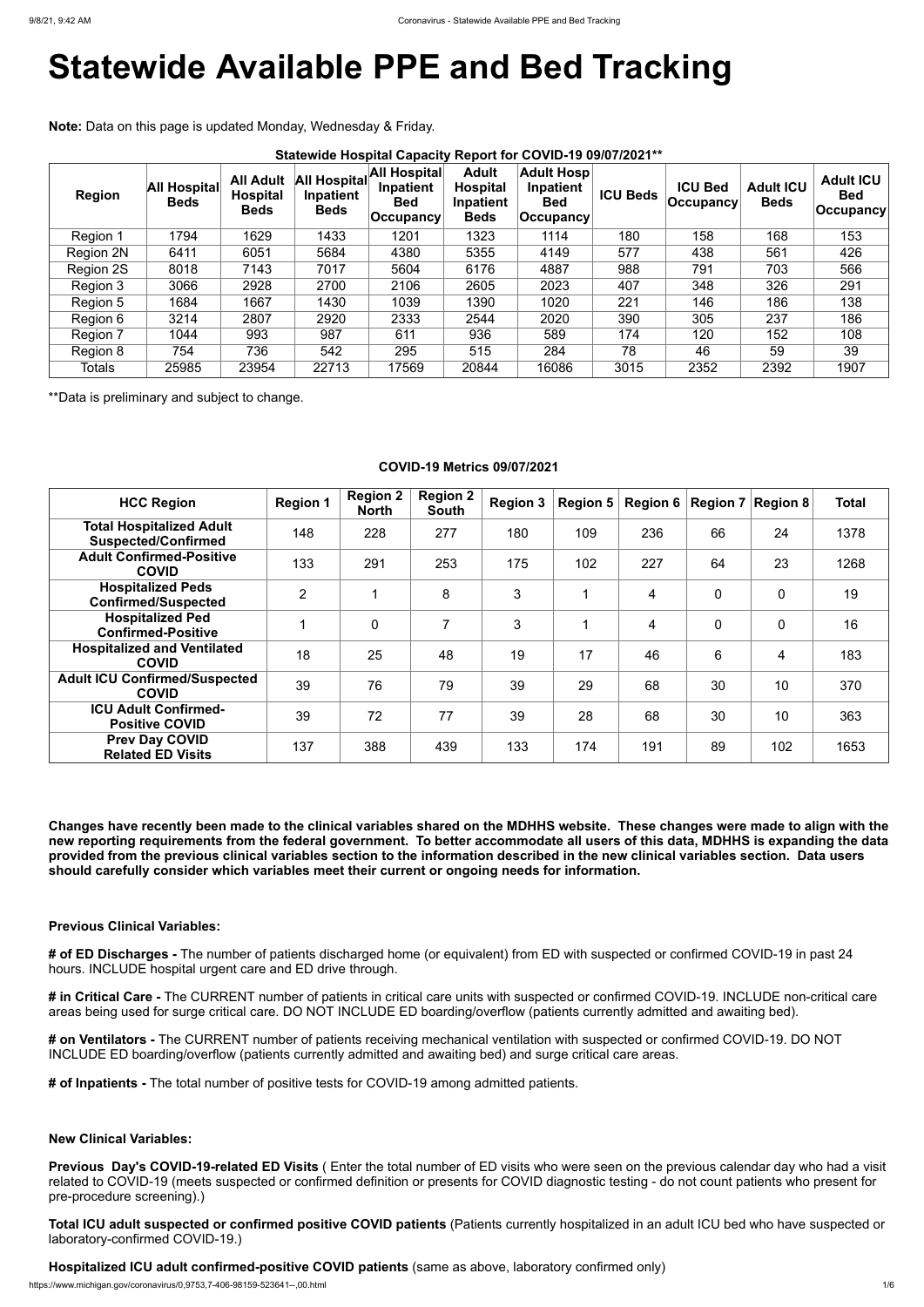**Hospitalized and ventilated COVID patients** (Patients currently hospitalized in an adult, pediatric or neonatal inpatient bed who have suspected or laboratory-confirmed COVID-19 and are on a mechanical ventilator (as defined in 7 above).)

**Total hospitalized adult suspected or confirmed positive COVID patients** (Patients currently hospitalized in an adult inpatient bed who have laboratory-confirmed or suspected COVID-19. Include those in observation beds.)

**Hospitalized adult confirmed-positive COVID patients** (same as above, laboratory confirmed only)

**Total hospitalized pediatric suspected or confirmed positive COVID patients** (Patients currently hospitalized in a pediatric inpatient bed, including NICU, newborn, and nursery, who are suspected or laboratory-confirmed-positive for COVID-19. Include those in observation beds.)

**Hospitalized pediatric confirmed-positive COVID patients** (Patients currently hospitalized in a pediatric inpatient bed, including NICU, newborn, and nursery, who have laboratory-confirmed COVID-19. Include those in observation beds.)

# **Statewide Hospital Available PPE Tracking for COVID-19 09/01/2021\*\***

| <b>Region</b> | N95 Masks On<br><b>Hand</b> | <b>PAPRs and</b><br><b>Other</b><br><b>Respirators On</b><br>Hand | <b>Surgical</b><br>Masks on<br>Hand | <b>Eye Protection</b><br><b>On Hand</b> | Gowns On<br>Hand | Launderable<br><b>Gowns On Hand</b> | <b>Exam Gloves</b><br>(Single) On<br>Hand |
|---------------|-----------------------------|-------------------------------------------------------------------|-------------------------------------|-----------------------------------------|------------------|-------------------------------------|-------------------------------------------|
| Region 1      | 598457                      | 205                                                               | 3784850                             | 132785                                  | 479763           | 3900                                | 21602403                                  |
| Region 2N     | 442651                      | 607                                                               | 1199255                             | 72073                                   | 194367           | 4395                                | 11419934                                  |
| Region 2S     | 967291                      | 1393                                                              | 2140892                             | 418769                                  | 1249260          | 14500                               | 58815166                                  |
| Region 3      | 628298                      | 692                                                               | 2131585                             | 99980                                   | 943927           | 4069                                | 13088754                                  |
| Region 5      | 653307                      | 512                                                               | 797240                              | 32837                                   | 373375           | 958                                 | 3469064                                   |
| Region 6      | 1539721                     | 556                                                               | 2833148                             | 122504                                  | 353292           | 5414                                | 16291999                                  |
| Region 7      | 83647                       | 573                                                               | 940922                              | 59575                                   | 57534            | 6090                                | 8674946                                   |
| Region 8      | 194013                      | 420                                                               | 535951                              | 27083                                   | 95286            | 5691                                | 3070006                                   |
| <b>Totals</b> | 5107385                     | 4958                                                              | 14363843                            | 965606                                  | 3746804          | 45017                               | 136432272                                 |

\*\*Data is preliminary and subject to change.

- Data is self-reported by hospitals daily to the EM Resource System per **[MDHHS Director Robert Gordon's Emergency Order](https://www.michigan.gov/documents/coronavirus/MDHHS_epidemic_reporting_order_and_instructions_684709_7.pdf)**.
- Changes in inventory numbers have likely occurred since reporting was completed.
- This information will be updated daily by 7 p.m.
- Information about Healthcare Coalition Regions is available on the **[MDHHS website](https://www.michigan.gov/mdhhs/0,5885,7-339-71548_54783_54826_56171-237197--,00.html#hcc)**.

**Region1** - Clinton, Eaton, Gratiot, Hillsdale, Ingham, Jackson, Lenawee, Livingston and Shiawassee counties.

**Region 2S** - City of Detroit and Monroe, Washtenaw and Wayne counties.

**Region 2N** - Macomb, Oakland and St. Clair counties.

**Region 3** - Saginaw, Alcona, Iosco, Ogemaw, Arenac, Gladwin, Midland, Bay, Genesee, Tuscola, Lapeer, Sanilac and Huron counties.

**Region 5** - Allegan, Barry, Calhoun, Branch, St. Joseph, Cass, Berrien, Van Buren and Kalamazoo counties.

**Region 6** - Clare, Ionia, Isabella, Kent, Lake, Mason, Mecosta, Montcalm, Muskegon, Newaygo, Oceana, Osceola and Ottawa counties.

**Region 7** - Manistee, Wexford, Missaukee, Roscommon, Benzie, Leelanau, Grand Traverse, Kalkaska, Crawford, Oscoda, Antrim, Otsego, Montmorency, Alpena, Presque Ilse, Cheboygan, Emmet and Charlevoix counties.

**Region 8** - Chippewa, Mackinac, Luce, Schoolcraft, Delta, Alger, Marquette, Dickinson, Menominee, Baraga, Iron, Gogebic, Ontonagon, Houghton and Keweenaw counties.

# **PPE Days On Hand as of 8/30/2021**

| <b>FFE Days OII Hally as 01 0/30/2021</b>  |            |                                 |                          |                              |                                 |                      |  |  |
|--------------------------------------------|------------|---------------------------------|--------------------------|------------------------------|---------------------------------|----------------------|--|--|
| <b>Hospital</b>                            | N95 Masks  | <b>Surgical</b><br><b>Masks</b> | <b>Gowns</b>             | <b>Exam</b><br><b>Gloves</b> | <b>Eye</b><br><b>Protection</b> |                      |  |  |
| <b>Allegan General Hospital</b>            | >30 days   | >30 days                        | $>30$ days               | >30 days                     | >30 days                        | <b>Health System</b> |  |  |
| <b>Ascension Borgess Hospital</b>          | >30 days   | 15-30 days                      | $\overline{>}30$ days    | 15-30 days                   | $>30$ days                      | <b>Health System</b> |  |  |
| <b>Ascension Borgess-Pipp Hospital</b>     | >30 days   | >30 days                        | $\overline{>30}$ days    | $>30$ days                   | $\overline{>30}$ days           | <b>Health System</b> |  |  |
| Ascension Brighton Center for Recovery     | 15-30 days | 15-30 days                      | >30 days                 | >30 days                     | >30 days                        | <b>Health System</b> |  |  |
| <b>Ascension Genesys Hospital</b>          | >30 days   | >30 days                        | >30 days                 | 15-30 days                   | $\overline{>30}$ days           | <b>Health System</b> |  |  |
| Ascension Macomb Oakland Madison Heights   | >30 days   | >30 days                        | $\overline{15}$ -30 days | 15-30 days                   | >30 days                        | <b>Health System</b> |  |  |
| <b>Ascension Macomb Oakland Warren</b>     | $>30$ days | >30 days                        | $\overline{>30}$ days    | $\overline{>30}$ days        | $\overline{>30}$ days           | <b>Health System</b> |  |  |
| Ascension Providence Hospital Novi         | >30 days   | >30 days                        | >30 days                 | 15-30 days                   | >30 days                        | <b>Health System</b> |  |  |
| Ascension Providence Hospital Southfield   | >30 days   | >30 days                        | >30 days                 | $7-14$ days                  | >30 days                        | <b>Health System</b> |  |  |
| <b>Ascension Providence Rochester</b>      | >30 days   | >30 days                        | $\overline{>}30$ days    | 15-30 days                   | >30 days                        | <b>Health System</b> |  |  |
| <b>Ascension River District Hospital</b>   | >30 days   | >30 days                        | >30 days                 | >30 days                     | $\overline{>30}$ days           | <b>Health System</b> |  |  |
| Ascension St. John Hospital                | >30 days   | >30 days                        | 15-30 days               | 15-30 days                   | >30 days                        | <b>Health System</b> |  |  |
| Ascension St. Joseph Hospital              | >30 days   | >30 days                        | >30 days                 | >30 days                     | >30 days                        | <b>Health System</b> |  |  |
| Ascension St. Mary's Hospital              | >30 days   | $>30$ days                      | >30 days                 | 15-30 days                   | >30 days                        | <b>Health System</b> |  |  |
| <b>Ascension Standish Hospital</b>         | >30 days   | $7-14$ days                     | >30 days                 | >30 days                     | >30 days                        | <b>Health System</b> |  |  |
| <b>Aspirus Iron River Hospital</b>         | >30 days   | >30 days                        | >30 days                 | 15-30 days                   | 15-30 days                      | <b>Health System</b> |  |  |
| Aspirus Ironwood Hospital                  | >30 days   | >30 days                        | >30 days                 | 15-30 days                   | >30 days                        | <b>Health System</b> |  |  |
| Aspirus Keweenaw Hospital                  | >30 days   | >30 days                        | >30 days                 | >30 days                     | >30 days                        | <b>Health System</b> |  |  |
| Aspirus Ontonagon Hospital                 | >30 days   | >30 days                        | >30 days                 | >30 days                     | >30 days                        | <b>Health System</b> |  |  |
| <b>Baraga County Memorial Hospital</b>     | >30 days   | >30 days                        | >30 days                 | >30 days                     | >30 days                        | Independent          |  |  |
| <b>Beaumont Farmington Hills</b>           | >30 days   | >30 days                        | >30 days                 | >30 days                     | >30 days                        | <b>Health System</b> |  |  |
| <b>Beaumont Healthcare Center - Canton</b> | >30 days   | >30 days                        | >30 days                 | >30 days                     | >30 days                        | <b>Health System</b> |  |  |
| Beaumont Hospital - Royal Oak              | >30 days   | >30 days                        | >30 days                 | >30 days                     | >30 days                        | <b>Health System</b> |  |  |
| Beaumont Hospital - Troy                   | >30 days   | >30 days                        | >30 days                 | >30 days                     | $>30$ days                      | <b>Health System</b> |  |  |
| <b>Beaumont Hospital Dearborn</b>          | >30 days   | >30 days                        | >30 days                 | >30 days                     | >30 days                        | <b>Health System</b> |  |  |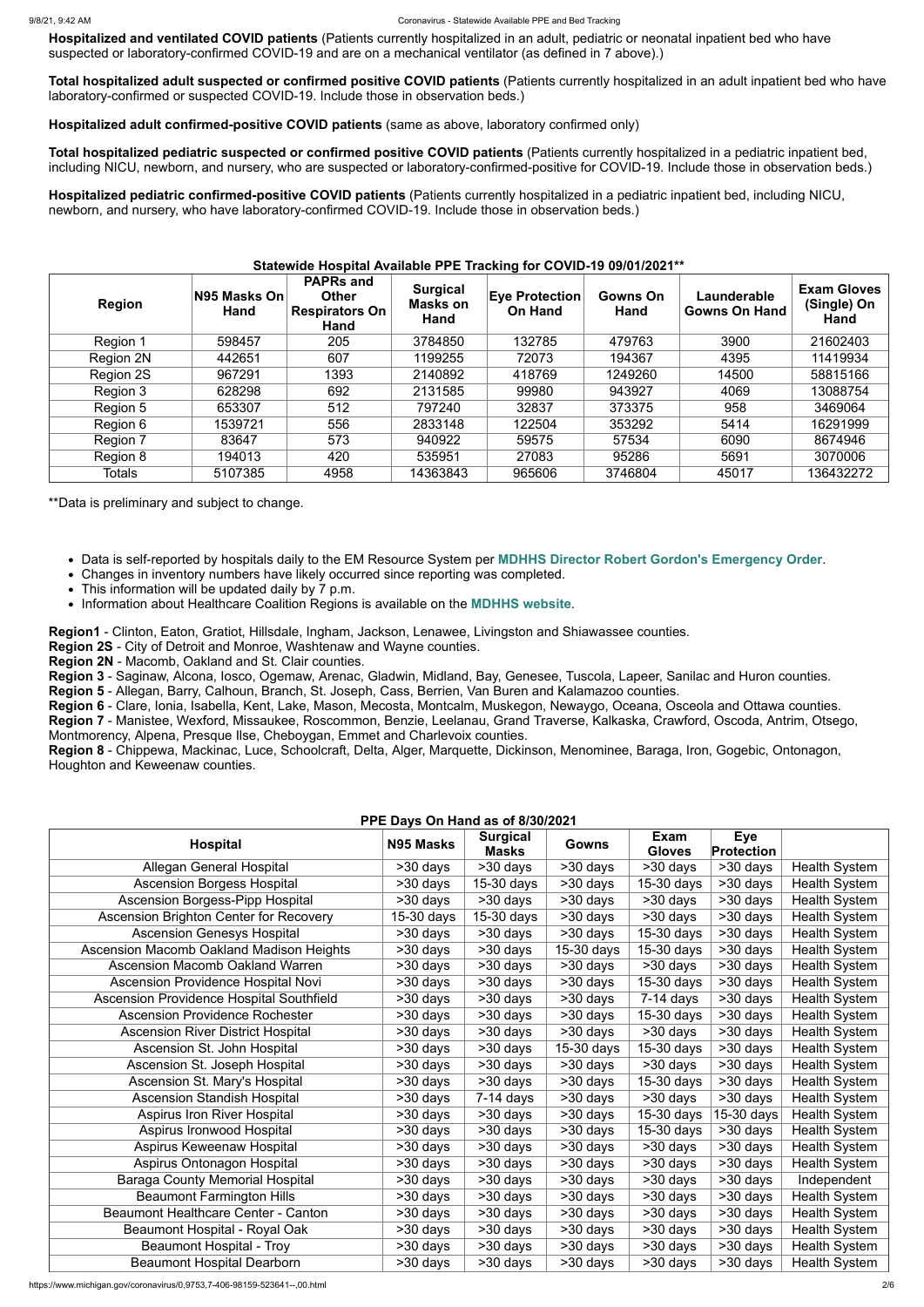#### 9/8/21, 9:42 AM Coronavirus - Statewide Available PPE and Bed Tracking

| <b>Hospital</b>                           | N95 Masks             | <b>Surgical</b><br><b>Masks</b> | Gowns                    | <b>Exam</b><br><b>Gloves</b> | <b>Eye</b><br><b>Protection</b> |                      |
|-------------------------------------------|-----------------------|---------------------------------|--------------------------|------------------------------|---------------------------------|----------------------|
| <b>Beaumont Hospital Grosse Pointe</b>    | $>30$ days            | $\overline{>30}$ days           | >30 days                 | $\overline{>30}$ days        | $\overline{>30}$ days           | <b>Health System</b> |
| <b>Beaumont Hospital Taylor</b>           | >30 days              | >30 days                        | >30 days                 | >30 days                     | $>30$ days                      | <b>Health System</b> |
| <b>Beaumont Hospital Trenton</b>          | >30 days              | >30 days                        | >30 days                 | $>30$ days                   | $>30$ days                      | <b>Health System</b> |
| <b>Beaumont Hospital Wayne</b>            | >30 days              | >30 days                        | >30 days                 | >30 days                     | >30 days                        | <b>Health System</b> |
| <b>Borgess Lee Memorial Hospital</b>      | >30 days              | >30 days                        | >30 days                 | $\overline{7}$ -14 days      | >30 days                        | <b>Health System</b> |
| <b>Bronson Battle Creek</b>               | 15-30 days            | 15-30 days                      | >30 days                 | 15-30 days                   | >30 days                        | <b>Health System</b> |
| <b>Bronson LakeView Hospital</b>          | >30 days              | 15-30 days                      | >30 days                 | 15-30 days                   | >30 days                        | <b>Health System</b> |
| <b>Bronson Methodist Hospital</b>         | 15-30 days            | $7-14$ days                     | 4-6 days                 | $7-14$ days                  | >30 days                        | <b>Health System</b> |
| <b>Bronson South Haven</b>                | >30 days              | 15-30 days                      | 15-30 days               | 15-30 days                   | >30 days                        | <b>Health System</b> |
| Children's Hospital of Michigan           | 15-30 days            | 15-30 days                      | $7-14$ days              | $7-14$ days                  | 15-30 days                      | <b>Health System</b> |
| <b>Covenant Healthcare</b>                | >30 days              | >30 days                        | >30 days                 | 4-6 days                     | >30 days                        | <b>Health System</b> |
| Deckerville Community Hospital            | $>30$ days            | $>30$ days                      | 15-30 days               | >30 days                     | >30 days                        | Independent          |
| Detroit Receiving Hosp & Univ Health Ctr  | 15-30 days            | 15-30 days                      | $7-14$ days              | 15-30 days                   | 15-30 days                      | <b>Health System</b> |
| Dickinson Memorial Health Care System     | >30 days              | >30 days                        | >30 days                 | >30 days                     | >30 days                        | Independent          |
| <b>Eaton Rapids Medical Center</b>        | >30 days              | >30 days                        | >30 days                 | $>30$ days                   | >30 days                        | Independent          |
| <b>Garden City Hospital</b>               | $>30$ days            | >30 days                        | >30 days                 | 15-30 days                   | >30 days                        | <b>Health System</b> |
| <b>Harbor Beach Community Hospital</b>    | >30 days              | >30 days                        | >30 days                 | $>30$ days                   | >30 days                        | Independent          |
| Harper Univ/Hutzel Women's Hospitals      | 15-30 days            | $7-14$ days                     | 15-30 days               | 15-30 days                   | 15-30 days                      | <b>Health System</b> |
| Helen Newberry Joy Hospital               | $7-14$ days           | $7-14$ days                     | $7-14$ days              | $7-14$ days                  | $7-14$ days                     | Independent          |
| Henry Ford West Bloomfield Hospital       | $\overline{>30}$ days | >30 days                        | $>30$ days               | >30 days                     | >30 days                        | <b>Health System</b> |
| Henry Ford Allegiance Health              | >30 days              | >30 days                        | $>30$ days               | $\overline{>}30$ days        | >30 days                        | <b>Health System</b> |
|                                           |                       |                                 |                          |                              |                                 |                      |
| Henry Ford Health Center Brownstown       | >30 days              | 15-30 days                      | 15-30 days               | $\overline{>}30$ days        | >30 days                        | <b>Health System</b> |
| <b>Henry Ford Hospital</b>                | 15-30 days            | 15-30 days                      | 15-30 days               | 15-30 days                   | 15-30 days                      | <b>Health System</b> |
| Henry Ford Macomb Hospital                | >30 days              | $\overline{>30}$ days           | >30 days                 | 15-30 days                   | >30 days                        | <b>Health System</b> |
| Henry Ford Med Center Sterling Heights    | $1-3$ days            | $1-3$ days                      | $1-3$ days               | 4-6 days                     | $1-3$ days                      | <b>Health System</b> |
| Henry Ford Medical Center - Fairlane      | 7-14 days             | $7-14$ days                     | $7-14$ days              | $7-14$ days                  | $7-14$ days                     | <b>Health System</b> |
| <b>Henry Ford Medical Center- Cottage</b> | $7-14$ days           | $7-14$ days                     | $7-14$ days              | $\overline{7}$ -14 days      | 4-6 days                        | <b>Health System</b> |
| Henry Ford Wyandotte Hospital             | 15-30 days            | $\overline{15}$ -30 days        | $\overline{15}$ -30 days | $\overline{15}$ -30 days     | $\vert$ 15-30 days $\vert$      | <b>Health System</b> |
| <b>Hills and Dales General Hospital</b>   | $>30$ days            | >30 days                        | >30 days                 | $>30$ days                   | $\overline{>30}$ days           | Independent          |
| Hillsdale Hospital                        | >30 days              | >30 days                        | >30 days                 | >30 days                     | >30 days                        | Independent          |
| <b>Holland Community Hospital</b>         | $\overline{>}30$ days | >30 days                        | $>30$ days               | >30 days                     | 15-30 days                      | Independent          |
| <b>Hurley Medical Center</b>              | >30 days              | >30 days                        | >30 days                 | 15-30 days                   | >30 days                        | <b>Health System</b> |
| Huron Valley Sinai Hospital               | 15-30 days            | 15-30 days                      | 15-30 days               | 15-30 days                   | 15-30 days                      | <b>Health System</b> |
| Kalkaska Memorial Health Center           | >30 days              | >30 days                        | >30 days                 | >30 days                     | >30 days                        | Independent          |
| Karmanos Cancer Center                    | >30 days              | >30 days                        | >30 days                 | >30 days                     | >30 days                        | <b>Health System</b> |
| Lake Huron Medical Center (was SJMPH)     | $15-30$ days          | 15-30 days                      | 15-30 days               | 15-30 days                   | 15-30 days                      | <b>Health System</b> |
| Lakeland Hospital, Niles                  | >30 days              | >30 days                        | 15-30 days               | >30 days                     | $\overline{15}$ -30 days        | <b>Health System</b> |
| Lakeland Hospital, Watervliet             | >30 days              | >30 days                        | $15-30$ days             | >30 days                     | 15-30 days                      | <b>Health System</b> |
| Lakeland Medical Center. - St. Joseph     | >30 days              | >30 days                        | >30 days                 | >30 days                     | 15-30 days                      | <b>Health System</b> |
| <b>Mackinac Straits Hospital</b>          | >30 days              | >30 days                        | >30 days                 | >30 days                     | >30 days                        | Independent          |
| Marlette Regional Hospital                | >30 days              | >30 days                        | >30 days                 | >30 days                     | >30 days                        | Independent          |
| <b>McKenzie Memorial Hospital</b>         | >30 days              | >30 days                        | >30 days                 | >30 days                     | >30 days                        | Independent          |
| McLaren - Macomb                          | 15-30 days            | 15-30 days                      | 15-30 days               | 4-6 days                     | 15-30 days                      | <b>Health System</b> |
| <b>McLaren Bay Region</b>                 | $7-14$ days           | $7-14$ days                     | $7-14$ days              | $7-14$ days                  | $7-14$ days                     | <b>Health System</b> |
| <b>McLaren Bay Special Care</b>           | >30 days              | >30 days                        | >30 days                 | 4-6 days                     | >30 days                        | <b>Health System</b> |
|                                           |                       |                                 |                          |                              |                                 |                      |
| <b>McLaren Caro Region</b>                | 15-30 days            | 15-30 days                      | 15-30 days               | 15-30 days                   | 15-30 days                      | <b>Health System</b> |
| McLaren Central Michigan Hospital         | >30 days              | >30 days                        | >30 days                 | >30 days                     | >30 days                        | <b>Health System</b> |
| <b>McLaren Flint</b>                      | >30 days              | 15-30 days                      | >30 days                 | >30 days                     | 15-30 days                      | <b>Health System</b> |
| <b>McLaren Greater Lansing</b>            | >30 days              | >30 days                        | >30 days                 | >30 days                     | >30 days                        | <b>Health System</b> |
| <b>McLaren Lapeer Region</b>              | >30 days              | >30 days                        | 15-30 days               | 4-6 days                     | 15-30 days                      | <b>Health System</b> |
| McLaren Northern Michigan - Cheboygan     | >30 days              | $>30$ days                      | >30 days                 | >30 days                     | >30 days                        | <b>Health System</b> |
| McLaren Northern Michigan - Petoskey      | >30 days              | >30 days                        | >30 days                 | >30 days                     | >30 days                        | <b>Health System</b> |
| <b>McLaren Orthopedic Hospital</b>        | >30 days              | >30 days                        | >30 days                 | >30 days                     | $>30$ days                      | <b>Health System</b> |
| McLaren Port Huron Hospital               | >30 days              | >30 days                        | >30 days                 | >30 days                     | $7-14$ days                     | <b>Health System</b> |
| <b>McLaren Thumb Region</b>               | 15-30 days            | 15-30 days                      | 15-30 days               | 15-30 days                   | 15-30 days                      | <b>Health System</b> |
| McLaren-Oakland Hospital                  | 15-30 days            | $7-14$ days                     | 15-30 days               | 15-30 days                   | 15-30 days                      | <b>Health System</b> |
| <b>Memorial Healthcare</b>                | $7-14$ days           | $7-14$ days                     | $7-14$ days              | 15-30 days                   | $\overline{7-14}$ days          | Independent          |
| Mercy Health Hackley Campus               | >30 days              | $>30$ days                      | >30 days                 | $\overline{>}30$ days        | >30 days                        | <b>Health System</b> |
| Mercy Health Lakeshore Campus             | >30 days              | $>30$ days                      | >30 days                 | >30 days                     | >30 days                        | <b>Health System</b> |
| <b>Mercy Health Mercy Campus</b>          | $>30$ days            | $\overline{>}30$ days           | >30 days                 | >30 days                     | >30 days                        | <b>Health System</b> |
| <b>Mercy Health Southwest Campus</b>      | >30 days              | >30 days                        | 15-30 days               | >30 days                     | $ 15$ -30 days $ $              | <b>Health System</b> |
| Mercy Health St. Mary's Main Campus       | >30 days              | >30 days                        | 15-30 days               | >30 days                     | >30 days                        | <b>Health System</b> |
| <b>Metro Health Hospital</b>              | >30 days              | >30 days                        | >30 days                 | >30 days                     | >30 days                        | <b>Health System</b> |
| MidMichigan Medical Center - Alpena       | >30 days              | >30 days                        | >30 days                 | >30 days                     | >30 days                        | <b>Health System</b> |
| MidMichigan Medical Center - Clare        | 15-30 days            | >30 days                        | 15-30 days               | >30 days                     | >30 days                        | <b>Health System</b> |
| MidMichigan Medical Center - Gladwin      | >30 days              | >30 days                        | >30 days                 | >30 days                     | >30 days                        | <b>Health System</b> |
| MidMichigan Medical Center - Gratiot      | 15-30 days            | >30 days                        | 15-30 days               | >30 days                     | >30 days                        | <b>Health System</b> |
| MidMichigan Medical Center - Midland      | $15-30$ days          | >30 days                        | >30 days                 | >30 days                     | >30 days                        | <b>Health System</b> |
|                                           |                       |                                 |                          |                              |                                 |                      |
| MidMichigan Medical Center - Mt Pleasant  | $15-30$ days          | >30 days                        | 15-30 days               | >30 days                     | >30 days                        | <b>Health System</b> |
| MidMichigan Medical Center - West Branch  | >30 days              | >30 days                        | $>30$ days               | >30 days                     | >30 days                        | <b>Health System</b> |
| <b>Munising Memorial Hospital</b>         | >30 days              | >30 days                        | >30 days                 | >30 days                     | >30 days                        | Independent          |
| Munson Healthcare Cadillac Hospital       | >30 days              | >30 days                        | >30 days                 | >30 days                     | >30 days                        | <b>Health System</b> |
| Munson Healthcare Charlevoix Hospital     | >30 days              | >30 days                        | >30 days                 | >30 days                     | >30 days                        | <b>Health System</b> |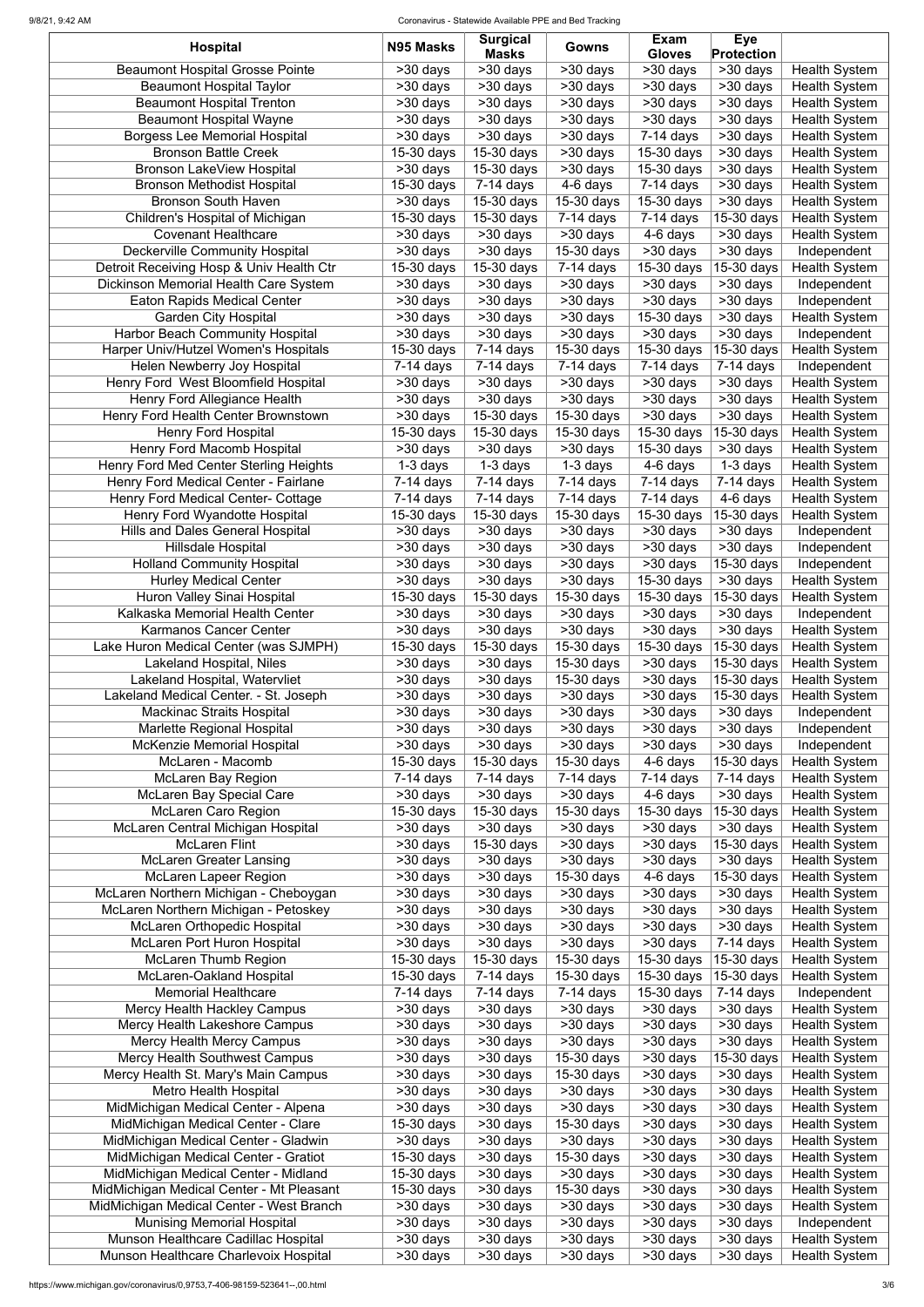#### 9/8/21, 9:42 AM Coronavirus - Statewide Available PPE and Bed Tracking

| <b>Masks</b><br><b>Gloves</b><br><b>Protection</b><br>Munson Healthcare Grayling Hospital<br>$\overline{>30}$ days<br>>30 days<br>>30 days<br>$\overline{>30}$ days<br><b>Health System</b><br>>30 days<br>Munson Healthcare Manistee Hospital<br>>30 days<br>>30 days<br>>30 days<br>>30 days<br>>30 days<br><b>Health System</b><br><b>Munson Medical Center</b><br>>30 days<br>>30 days<br>>30 days<br>>30 days<br>>30 days<br><b>Health System</b><br>North Ottawa Community Hosp<br>Independent<br>>30 days<br>$>30$ days<br>>30 days<br>$>30$ days<br>>30 days<br>Oaklawn Hospital<br>15-30 days<br>15-30 days<br>$7-14$ days<br>15-30 days<br>15-30 days<br>Independent<br><b>OSF St. Francis Hospital</b><br>>30 days<br>>30 days<br>>30 days<br>>30 days<br>$>30$ days<br>Independent<br><b>Otsego Memorial Hospital</b><br>>30 days<br>$>30$ days<br>$>30$ days<br><b>Health System</b><br>$>30$ days<br>>30 days<br>Paul Oliver Memorial Hospital<br><b>Health System</b><br>>30 days<br>>30 days<br>$>30$ days<br>>30 days<br>$>30$ days<br><b>Pontiac General Hospital</b><br>15-30 days<br>>30 days<br>15-30 days<br>>30 days<br>>30 days<br>Independent<br>ProMedica Coldwater Regional Hospital<br>$7-14$ days<br>$7-14$ days<br>$7-14$ days<br>$7-14$ days<br>$7-14$ days<br><b>Health System</b><br>ProMedica CV Hickman Hospital<br>$\overline{7}$ -14 days<br>$7-14$ days<br>$7-14$ days<br>$7-14$ days<br>$7-14$ days<br><b>Health System</b><br>Promedica Monroe Regional Hospital<br><b>Health System</b><br>$7-14$ days<br>$7-14$ days<br>$7-14$ days<br>$7-14$ days<br>$7-14$ days<br><b>Scheurer Hospital</b><br>>30 days<br>>30 days<br>>30 days<br>>30 days<br>>30 days<br>Independent<br><b>Schoolcraft Memorial Hospital</b><br>$>30$ days<br>>30 days<br>>30 days<br>>30 days<br>$>30$ days<br>Independent<br><b>Sheridan Community Hospital</b><br>$7-14$ days<br>15-30 days<br>$7-14$ days<br>$7-14$ days<br>Independent<br>>30 days<br>Sinai-Grace Hospital<br>$4-6$ days<br>15-30 days<br>>30 days<br><b>Health System</b><br>>30 days<br>>30 days<br><b>Sparrow Carson City Hospital</b><br>15-30 days<br>15-30 days<br>>30 days<br><b>Health System</b><br>>30 days<br>$7-14$ days<br>Sparrow Clinton Hospital<br><b>Health System</b><br>15-30 days<br>15-30 days<br>$7-14$ days<br>15-30 days<br>>30 days<br><b>Sparrow Eaton</b><br>15-30 days<br>$>30$ days<br>>30 days<br><b>Health System</b><br>>30 days<br>4-6 days<br><b>Sparrow Hospital</b><br><b>Health System</b><br>$\overline{>30}$ days<br>$\overline{>30}$ days<br>$>30$ days<br>$>30$ days<br>>30 days<br>Sparrow Ionia Hospital<br>15-30 days<br>15-30 days<br>>30 days<br><b>Health System</b><br>$\overline{7}$ -14 days<br>$7-14$ days<br><b>Sparrow Specialty Hospital</b><br><b>Health System</b><br>>30 days<br>>30 days<br>$\overline{>30}$ days<br>$>30$ days<br>>30 days<br>Spectrum Health - Big Rapids Hospital<br>$>30$ days<br>>30 days<br>>30 days<br>>30 days<br>>30 days<br><b>Health System</b><br>Spectrum Health - Blodgett Hospital<br><b>Health System</b><br>>30 days<br>$>30$ days<br>>30 days<br>>30 days<br>>30 days<br>Spectrum Health - Butterworth Hospital<br>$\overline{>30}$ days<br><b>Health System</b><br>$>30$ days<br>>30 days<br>>30 days<br>>30 days<br><b>Health System</b><br>Spectrum Health - Ludington Hospital<br>$\overline{>30}$ days<br>$\overline{>30}$ days<br>$>30$ days<br>$>30$ days<br>>30 days<br>Spectrum Health - Pennock Hospital<br>$\overline{>30}$ days<br><b>Health System</b><br>$\overline{>30}$ days<br>>30 days<br>>30 days<br>>30 days<br><b>Health System</b><br>Spectrum Health - Reed City Hospital<br>$\overline{>}30$ days<br>$\overline{>30}$ days<br>$\overline{>}30$ days<br>$>30$ days<br>>30 days<br>Spectrum Health Gerber Memorial<br>$>30$ days<br><b>Health System</b><br>>30 days<br>>30 days<br>>30 days<br>>30 days<br>Spectrum Health Kelsey Hospital<br><b>Health System</b><br>>30 days<br>>30 days<br>>30 days<br>>30 days<br>>30 days<br><b>Spectrum Health United Hospital</b><br>>30 days<br>>30 days<br>>30 days<br>$>30$ days<br><b>Health System</b><br>>30 days<br>Spectrum Health Zeeland Hospital<br><b>Health System</b><br>>30 days<br>>30 days<br>>30 days<br>>30 days<br>>30 days<br>Spectrum Helen DeVos Children's Hospital<br>>30 days<br>>30 days<br>>30 days<br>>30 days<br>>30 days<br><b>Health System</b><br><b>Health System</b><br>St. Joseph Mercy Brighton<br>>30 days<br>>30 days<br>>30 days<br>>30 days<br>>30 days<br>$>30$ days<br>St. Joseph Mercy Chelsea<br>>30 days<br>>30 days<br>>30 days<br>>30 days<br><b>Health System</b><br>St. Joseph Mercy Hospital<br><b>Health System</b><br>>30 days<br>>30 days<br>$1-3$ days<br>$7-14$ days<br>>30 days<br>St. Joseph Mercy Livingston Hospital<br>>30 days<br>>30 days<br>>30 days<br>>30 days<br><b>Health System</b><br>>30 days<br><b>Health System</b><br>St. Joseph Mercy Oakland<br>>30 days<br>>30 days<br>>30 days<br>>30 days<br>>30 days<br>St. Mary Mercy Hospital<br>15-30 days<br>15-30 days<br>>30 days<br>15-30 days<br><b>Health System</b><br>>30 days<br>St.John Medical Center - Macomb Township<br><b>Health System</b><br>4-6 days<br>$7-14$ days<br>$7-14$ days<br>$7-14$ days<br>$7-14$ days<br><b>Straith Hospital</b><br>>30 days<br>>30 days<br>>30 days<br>>30 days<br>>30 days<br>Independent<br><b>Sturgis Hospital</b><br>Independent<br>>30 days<br>>30 days<br>>30 days<br>>30 days<br>>30 days<br><b>Three Rivers Health</b><br>>30 days<br>>30 days<br>>30 days<br>>30 days<br>>30 days<br>Independent<br>University of MI Hospitals & Health Ctr<br><b>Health System</b><br>>30 days<br>>30 days<br>>30 days<br>>30 days<br>>30 days<br><b>UP Health System - Marquette</b><br>>30 days<br>>30 days<br>15-30 days<br>>30 days<br><b>Health System</b><br>>30 days<br>UP Health System - Portage<br><b>Health System</b><br>>30 days<br>>30 days<br>>30 days<br>>30 days<br>>30 days<br><b>UP Health System-Bell</b><br>>30 days<br>>30 days<br>>30 days<br>>30 days<br><b>Health System</b><br>>30 days<br>>30 days<br>>30 days |                              | N95 Masks | <b>Surgical</b> |          | <b>Exam</b> | <b>Eye</b> |             |
|----------------------------------------------------------------------------------------------------------------------------------------------------------------------------------------------------------------------------------------------------------------------------------------------------------------------------------------------------------------------------------------------------------------------------------------------------------------------------------------------------------------------------------------------------------------------------------------------------------------------------------------------------------------------------------------------------------------------------------------------------------------------------------------------------------------------------------------------------------------------------------------------------------------------------------------------------------------------------------------------------------------------------------------------------------------------------------------------------------------------------------------------------------------------------------------------------------------------------------------------------------------------------------------------------------------------------------------------------------------------------------------------------------------------------------------------------------------------------------------------------------------------------------------------------------------------------------------------------------------------------------------------------------------------------------------------------------------------------------------------------------------------------------------------------------------------------------------------------------------------------------------------------------------------------------------------------------------------------------------------------------------------------------------------------------------------------------------------------------------------------------------------------------------------------------------------------------------------------------------------------------------------------------------------------------------------------------------------------------------------------------------------------------------------------------------------------------------------------------------------------------------------------------------------------------------------------------------------------------------------------------------------------------------------------------------------------------------------------------------------------------------------------------------------------------------------------------------------------------------------------------------------------------------------------------------------------------------------------------------------------------------------------------------------------------------------------------------------------------------------------------------------------------------------------------------------------------------------------------------------------------------------------------------------------------------------------------------------------------------------------------------------------------------------------------------------------------------------------------------------------------------------------------------------------------------------------------------------------------------------------------------------------------------------------------------------------------------------------------------------------------------------------------------------------------------------------------------------------------------------------------------------------------------------------------------------------------------------------------------------------------------------------------------------------------------------------------------------------------------------------------------------------------------------------------------------------------------------------------------------------------------------------------------------------------------------------------------------------------------------------------------------------------------------------------------------------------------------------------------------------------------------------------------------------------------------------------------------------------------------------------------------------------------------------------------------------------------------------------------------------------------------------------------------------------------------------------------------------------------------------------------------------------------------------------------------------------------------------------------------------------------------------------------------------------------------------------------------------------------------------------------------------------------------------------------------------------------------------------------------------------------------------------------------------------------------------------------------------------------------------------------------------------------------------------------------------------------------------------------------------------------------------------------------------------------------------------------------------------------------------------------------------------------------------------------------------------------------------------------------------------------------------------------------------------------------------------------------------------------------------------------------------------------------------------------------------------------------------------------------------------------------------------------------------------------------------------------------------------------------------------------------------|------------------------------|-----------|-----------------|----------|-------------|------------|-------------|
|                                                                                                                                                                                                                                                                                                                                                                                                                                                                                                                                                                                                                                                                                                                                                                                                                                                                                                                                                                                                                                                                                                                                                                                                                                                                                                                                                                                                                                                                                                                                                                                                                                                                                                                                                                                                                                                                                                                                                                                                                                                                                                                                                                                                                                                                                                                                                                                                                                                                                                                                                                                                                                                                                                                                                                                                                                                                                                                                                                                                                                                                                                                                                                                                                                                                                                                                                                                                                                                                                                                                                                                                                                                                                                                                                                                                                                                                                                                                                                                                                                                                                                                                                                                                                                                                                                                                                                                                                                                                                                                                                                                                                                                                                                                                                                                                                                                                                                                                                                                                                                                                                                                                                                                                                                                                                                                                                                                                                                                                                                                                                                                                                                                                                                                                                                                                                                                                                                                                                                                                                                                                                                                                                    | <b>Hospital</b>              |           |                 | Gowns    |             |            |             |
|                                                                                                                                                                                                                                                                                                                                                                                                                                                                                                                                                                                                                                                                                                                                                                                                                                                                                                                                                                                                                                                                                                                                                                                                                                                                                                                                                                                                                                                                                                                                                                                                                                                                                                                                                                                                                                                                                                                                                                                                                                                                                                                                                                                                                                                                                                                                                                                                                                                                                                                                                                                                                                                                                                                                                                                                                                                                                                                                                                                                                                                                                                                                                                                                                                                                                                                                                                                                                                                                                                                                                                                                                                                                                                                                                                                                                                                                                                                                                                                                                                                                                                                                                                                                                                                                                                                                                                                                                                                                                                                                                                                                                                                                                                                                                                                                                                                                                                                                                                                                                                                                                                                                                                                                                                                                                                                                                                                                                                                                                                                                                                                                                                                                                                                                                                                                                                                                                                                                                                                                                                                                                                                                                    |                              |           |                 |          |             |            |             |
|                                                                                                                                                                                                                                                                                                                                                                                                                                                                                                                                                                                                                                                                                                                                                                                                                                                                                                                                                                                                                                                                                                                                                                                                                                                                                                                                                                                                                                                                                                                                                                                                                                                                                                                                                                                                                                                                                                                                                                                                                                                                                                                                                                                                                                                                                                                                                                                                                                                                                                                                                                                                                                                                                                                                                                                                                                                                                                                                                                                                                                                                                                                                                                                                                                                                                                                                                                                                                                                                                                                                                                                                                                                                                                                                                                                                                                                                                                                                                                                                                                                                                                                                                                                                                                                                                                                                                                                                                                                                                                                                                                                                                                                                                                                                                                                                                                                                                                                                                                                                                                                                                                                                                                                                                                                                                                                                                                                                                                                                                                                                                                                                                                                                                                                                                                                                                                                                                                                                                                                                                                                                                                                                                    |                              |           |                 |          |             |            |             |
|                                                                                                                                                                                                                                                                                                                                                                                                                                                                                                                                                                                                                                                                                                                                                                                                                                                                                                                                                                                                                                                                                                                                                                                                                                                                                                                                                                                                                                                                                                                                                                                                                                                                                                                                                                                                                                                                                                                                                                                                                                                                                                                                                                                                                                                                                                                                                                                                                                                                                                                                                                                                                                                                                                                                                                                                                                                                                                                                                                                                                                                                                                                                                                                                                                                                                                                                                                                                                                                                                                                                                                                                                                                                                                                                                                                                                                                                                                                                                                                                                                                                                                                                                                                                                                                                                                                                                                                                                                                                                                                                                                                                                                                                                                                                                                                                                                                                                                                                                                                                                                                                                                                                                                                                                                                                                                                                                                                                                                                                                                                                                                                                                                                                                                                                                                                                                                                                                                                                                                                                                                                                                                                                                    |                              |           |                 |          |             |            |             |
|                                                                                                                                                                                                                                                                                                                                                                                                                                                                                                                                                                                                                                                                                                                                                                                                                                                                                                                                                                                                                                                                                                                                                                                                                                                                                                                                                                                                                                                                                                                                                                                                                                                                                                                                                                                                                                                                                                                                                                                                                                                                                                                                                                                                                                                                                                                                                                                                                                                                                                                                                                                                                                                                                                                                                                                                                                                                                                                                                                                                                                                                                                                                                                                                                                                                                                                                                                                                                                                                                                                                                                                                                                                                                                                                                                                                                                                                                                                                                                                                                                                                                                                                                                                                                                                                                                                                                                                                                                                                                                                                                                                                                                                                                                                                                                                                                                                                                                                                                                                                                                                                                                                                                                                                                                                                                                                                                                                                                                                                                                                                                                                                                                                                                                                                                                                                                                                                                                                                                                                                                                                                                                                                                    |                              |           |                 |          |             |            |             |
|                                                                                                                                                                                                                                                                                                                                                                                                                                                                                                                                                                                                                                                                                                                                                                                                                                                                                                                                                                                                                                                                                                                                                                                                                                                                                                                                                                                                                                                                                                                                                                                                                                                                                                                                                                                                                                                                                                                                                                                                                                                                                                                                                                                                                                                                                                                                                                                                                                                                                                                                                                                                                                                                                                                                                                                                                                                                                                                                                                                                                                                                                                                                                                                                                                                                                                                                                                                                                                                                                                                                                                                                                                                                                                                                                                                                                                                                                                                                                                                                                                                                                                                                                                                                                                                                                                                                                                                                                                                                                                                                                                                                                                                                                                                                                                                                                                                                                                                                                                                                                                                                                                                                                                                                                                                                                                                                                                                                                                                                                                                                                                                                                                                                                                                                                                                                                                                                                                                                                                                                                                                                                                                                                    |                              |           |                 |          |             |            |             |
|                                                                                                                                                                                                                                                                                                                                                                                                                                                                                                                                                                                                                                                                                                                                                                                                                                                                                                                                                                                                                                                                                                                                                                                                                                                                                                                                                                                                                                                                                                                                                                                                                                                                                                                                                                                                                                                                                                                                                                                                                                                                                                                                                                                                                                                                                                                                                                                                                                                                                                                                                                                                                                                                                                                                                                                                                                                                                                                                                                                                                                                                                                                                                                                                                                                                                                                                                                                                                                                                                                                                                                                                                                                                                                                                                                                                                                                                                                                                                                                                                                                                                                                                                                                                                                                                                                                                                                                                                                                                                                                                                                                                                                                                                                                                                                                                                                                                                                                                                                                                                                                                                                                                                                                                                                                                                                                                                                                                                                                                                                                                                                                                                                                                                                                                                                                                                                                                                                                                                                                                                                                                                                                                                    |                              |           |                 |          |             |            |             |
|                                                                                                                                                                                                                                                                                                                                                                                                                                                                                                                                                                                                                                                                                                                                                                                                                                                                                                                                                                                                                                                                                                                                                                                                                                                                                                                                                                                                                                                                                                                                                                                                                                                                                                                                                                                                                                                                                                                                                                                                                                                                                                                                                                                                                                                                                                                                                                                                                                                                                                                                                                                                                                                                                                                                                                                                                                                                                                                                                                                                                                                                                                                                                                                                                                                                                                                                                                                                                                                                                                                                                                                                                                                                                                                                                                                                                                                                                                                                                                                                                                                                                                                                                                                                                                                                                                                                                                                                                                                                                                                                                                                                                                                                                                                                                                                                                                                                                                                                                                                                                                                                                                                                                                                                                                                                                                                                                                                                                                                                                                                                                                                                                                                                                                                                                                                                                                                                                                                                                                                                                                                                                                                                                    |                              |           |                 |          |             |            |             |
|                                                                                                                                                                                                                                                                                                                                                                                                                                                                                                                                                                                                                                                                                                                                                                                                                                                                                                                                                                                                                                                                                                                                                                                                                                                                                                                                                                                                                                                                                                                                                                                                                                                                                                                                                                                                                                                                                                                                                                                                                                                                                                                                                                                                                                                                                                                                                                                                                                                                                                                                                                                                                                                                                                                                                                                                                                                                                                                                                                                                                                                                                                                                                                                                                                                                                                                                                                                                                                                                                                                                                                                                                                                                                                                                                                                                                                                                                                                                                                                                                                                                                                                                                                                                                                                                                                                                                                                                                                                                                                                                                                                                                                                                                                                                                                                                                                                                                                                                                                                                                                                                                                                                                                                                                                                                                                                                                                                                                                                                                                                                                                                                                                                                                                                                                                                                                                                                                                                                                                                                                                                                                                                                                    |                              |           |                 |          |             |            |             |
|                                                                                                                                                                                                                                                                                                                                                                                                                                                                                                                                                                                                                                                                                                                                                                                                                                                                                                                                                                                                                                                                                                                                                                                                                                                                                                                                                                                                                                                                                                                                                                                                                                                                                                                                                                                                                                                                                                                                                                                                                                                                                                                                                                                                                                                                                                                                                                                                                                                                                                                                                                                                                                                                                                                                                                                                                                                                                                                                                                                                                                                                                                                                                                                                                                                                                                                                                                                                                                                                                                                                                                                                                                                                                                                                                                                                                                                                                                                                                                                                                                                                                                                                                                                                                                                                                                                                                                                                                                                                                                                                                                                                                                                                                                                                                                                                                                                                                                                                                                                                                                                                                                                                                                                                                                                                                                                                                                                                                                                                                                                                                                                                                                                                                                                                                                                                                                                                                                                                                                                                                                                                                                                                                    |                              |           |                 |          |             |            |             |
|                                                                                                                                                                                                                                                                                                                                                                                                                                                                                                                                                                                                                                                                                                                                                                                                                                                                                                                                                                                                                                                                                                                                                                                                                                                                                                                                                                                                                                                                                                                                                                                                                                                                                                                                                                                                                                                                                                                                                                                                                                                                                                                                                                                                                                                                                                                                                                                                                                                                                                                                                                                                                                                                                                                                                                                                                                                                                                                                                                                                                                                                                                                                                                                                                                                                                                                                                                                                                                                                                                                                                                                                                                                                                                                                                                                                                                                                                                                                                                                                                                                                                                                                                                                                                                                                                                                                                                                                                                                                                                                                                                                                                                                                                                                                                                                                                                                                                                                                                                                                                                                                                                                                                                                                                                                                                                                                                                                                                                                                                                                                                                                                                                                                                                                                                                                                                                                                                                                                                                                                                                                                                                                                                    |                              |           |                 |          |             |            |             |
|                                                                                                                                                                                                                                                                                                                                                                                                                                                                                                                                                                                                                                                                                                                                                                                                                                                                                                                                                                                                                                                                                                                                                                                                                                                                                                                                                                                                                                                                                                                                                                                                                                                                                                                                                                                                                                                                                                                                                                                                                                                                                                                                                                                                                                                                                                                                                                                                                                                                                                                                                                                                                                                                                                                                                                                                                                                                                                                                                                                                                                                                                                                                                                                                                                                                                                                                                                                                                                                                                                                                                                                                                                                                                                                                                                                                                                                                                                                                                                                                                                                                                                                                                                                                                                                                                                                                                                                                                                                                                                                                                                                                                                                                                                                                                                                                                                                                                                                                                                                                                                                                                                                                                                                                                                                                                                                                                                                                                                                                                                                                                                                                                                                                                                                                                                                                                                                                                                                                                                                                                                                                                                                                                    |                              |           |                 |          |             |            |             |
|                                                                                                                                                                                                                                                                                                                                                                                                                                                                                                                                                                                                                                                                                                                                                                                                                                                                                                                                                                                                                                                                                                                                                                                                                                                                                                                                                                                                                                                                                                                                                                                                                                                                                                                                                                                                                                                                                                                                                                                                                                                                                                                                                                                                                                                                                                                                                                                                                                                                                                                                                                                                                                                                                                                                                                                                                                                                                                                                                                                                                                                                                                                                                                                                                                                                                                                                                                                                                                                                                                                                                                                                                                                                                                                                                                                                                                                                                                                                                                                                                                                                                                                                                                                                                                                                                                                                                                                                                                                                                                                                                                                                                                                                                                                                                                                                                                                                                                                                                                                                                                                                                                                                                                                                                                                                                                                                                                                                                                                                                                                                                                                                                                                                                                                                                                                                                                                                                                                                                                                                                                                                                                                                                    |                              |           |                 |          |             |            |             |
|                                                                                                                                                                                                                                                                                                                                                                                                                                                                                                                                                                                                                                                                                                                                                                                                                                                                                                                                                                                                                                                                                                                                                                                                                                                                                                                                                                                                                                                                                                                                                                                                                                                                                                                                                                                                                                                                                                                                                                                                                                                                                                                                                                                                                                                                                                                                                                                                                                                                                                                                                                                                                                                                                                                                                                                                                                                                                                                                                                                                                                                                                                                                                                                                                                                                                                                                                                                                                                                                                                                                                                                                                                                                                                                                                                                                                                                                                                                                                                                                                                                                                                                                                                                                                                                                                                                                                                                                                                                                                                                                                                                                                                                                                                                                                                                                                                                                                                                                                                                                                                                                                                                                                                                                                                                                                                                                                                                                                                                                                                                                                                                                                                                                                                                                                                                                                                                                                                                                                                                                                                                                                                                                                    |                              |           |                 |          |             |            |             |
|                                                                                                                                                                                                                                                                                                                                                                                                                                                                                                                                                                                                                                                                                                                                                                                                                                                                                                                                                                                                                                                                                                                                                                                                                                                                                                                                                                                                                                                                                                                                                                                                                                                                                                                                                                                                                                                                                                                                                                                                                                                                                                                                                                                                                                                                                                                                                                                                                                                                                                                                                                                                                                                                                                                                                                                                                                                                                                                                                                                                                                                                                                                                                                                                                                                                                                                                                                                                                                                                                                                                                                                                                                                                                                                                                                                                                                                                                                                                                                                                                                                                                                                                                                                                                                                                                                                                                                                                                                                                                                                                                                                                                                                                                                                                                                                                                                                                                                                                                                                                                                                                                                                                                                                                                                                                                                                                                                                                                                                                                                                                                                                                                                                                                                                                                                                                                                                                                                                                                                                                                                                                                                                                                    |                              |           |                 |          |             |            |             |
|                                                                                                                                                                                                                                                                                                                                                                                                                                                                                                                                                                                                                                                                                                                                                                                                                                                                                                                                                                                                                                                                                                                                                                                                                                                                                                                                                                                                                                                                                                                                                                                                                                                                                                                                                                                                                                                                                                                                                                                                                                                                                                                                                                                                                                                                                                                                                                                                                                                                                                                                                                                                                                                                                                                                                                                                                                                                                                                                                                                                                                                                                                                                                                                                                                                                                                                                                                                                                                                                                                                                                                                                                                                                                                                                                                                                                                                                                                                                                                                                                                                                                                                                                                                                                                                                                                                                                                                                                                                                                                                                                                                                                                                                                                                                                                                                                                                                                                                                                                                                                                                                                                                                                                                                                                                                                                                                                                                                                                                                                                                                                                                                                                                                                                                                                                                                                                                                                                                                                                                                                                                                                                                                                    |                              |           |                 |          |             |            |             |
|                                                                                                                                                                                                                                                                                                                                                                                                                                                                                                                                                                                                                                                                                                                                                                                                                                                                                                                                                                                                                                                                                                                                                                                                                                                                                                                                                                                                                                                                                                                                                                                                                                                                                                                                                                                                                                                                                                                                                                                                                                                                                                                                                                                                                                                                                                                                                                                                                                                                                                                                                                                                                                                                                                                                                                                                                                                                                                                                                                                                                                                                                                                                                                                                                                                                                                                                                                                                                                                                                                                                                                                                                                                                                                                                                                                                                                                                                                                                                                                                                                                                                                                                                                                                                                                                                                                                                                                                                                                                                                                                                                                                                                                                                                                                                                                                                                                                                                                                                                                                                                                                                                                                                                                                                                                                                                                                                                                                                                                                                                                                                                                                                                                                                                                                                                                                                                                                                                                                                                                                                                                                                                                                                    |                              |           |                 |          |             |            |             |
|                                                                                                                                                                                                                                                                                                                                                                                                                                                                                                                                                                                                                                                                                                                                                                                                                                                                                                                                                                                                                                                                                                                                                                                                                                                                                                                                                                                                                                                                                                                                                                                                                                                                                                                                                                                                                                                                                                                                                                                                                                                                                                                                                                                                                                                                                                                                                                                                                                                                                                                                                                                                                                                                                                                                                                                                                                                                                                                                                                                                                                                                                                                                                                                                                                                                                                                                                                                                                                                                                                                                                                                                                                                                                                                                                                                                                                                                                                                                                                                                                                                                                                                                                                                                                                                                                                                                                                                                                                                                                                                                                                                                                                                                                                                                                                                                                                                                                                                                                                                                                                                                                                                                                                                                                                                                                                                                                                                                                                                                                                                                                                                                                                                                                                                                                                                                                                                                                                                                                                                                                                                                                                                                                    |                              |           |                 |          |             |            |             |
|                                                                                                                                                                                                                                                                                                                                                                                                                                                                                                                                                                                                                                                                                                                                                                                                                                                                                                                                                                                                                                                                                                                                                                                                                                                                                                                                                                                                                                                                                                                                                                                                                                                                                                                                                                                                                                                                                                                                                                                                                                                                                                                                                                                                                                                                                                                                                                                                                                                                                                                                                                                                                                                                                                                                                                                                                                                                                                                                                                                                                                                                                                                                                                                                                                                                                                                                                                                                                                                                                                                                                                                                                                                                                                                                                                                                                                                                                                                                                                                                                                                                                                                                                                                                                                                                                                                                                                                                                                                                                                                                                                                                                                                                                                                                                                                                                                                                                                                                                                                                                                                                                                                                                                                                                                                                                                                                                                                                                                                                                                                                                                                                                                                                                                                                                                                                                                                                                                                                                                                                                                                                                                                                                    |                              |           |                 |          |             |            |             |
|                                                                                                                                                                                                                                                                                                                                                                                                                                                                                                                                                                                                                                                                                                                                                                                                                                                                                                                                                                                                                                                                                                                                                                                                                                                                                                                                                                                                                                                                                                                                                                                                                                                                                                                                                                                                                                                                                                                                                                                                                                                                                                                                                                                                                                                                                                                                                                                                                                                                                                                                                                                                                                                                                                                                                                                                                                                                                                                                                                                                                                                                                                                                                                                                                                                                                                                                                                                                                                                                                                                                                                                                                                                                                                                                                                                                                                                                                                                                                                                                                                                                                                                                                                                                                                                                                                                                                                                                                                                                                                                                                                                                                                                                                                                                                                                                                                                                                                                                                                                                                                                                                                                                                                                                                                                                                                                                                                                                                                                                                                                                                                                                                                                                                                                                                                                                                                                                                                                                                                                                                                                                                                                                                    |                              |           |                 |          |             |            |             |
|                                                                                                                                                                                                                                                                                                                                                                                                                                                                                                                                                                                                                                                                                                                                                                                                                                                                                                                                                                                                                                                                                                                                                                                                                                                                                                                                                                                                                                                                                                                                                                                                                                                                                                                                                                                                                                                                                                                                                                                                                                                                                                                                                                                                                                                                                                                                                                                                                                                                                                                                                                                                                                                                                                                                                                                                                                                                                                                                                                                                                                                                                                                                                                                                                                                                                                                                                                                                                                                                                                                                                                                                                                                                                                                                                                                                                                                                                                                                                                                                                                                                                                                                                                                                                                                                                                                                                                                                                                                                                                                                                                                                                                                                                                                                                                                                                                                                                                                                                                                                                                                                                                                                                                                                                                                                                                                                                                                                                                                                                                                                                                                                                                                                                                                                                                                                                                                                                                                                                                                                                                                                                                                                                    |                              |           |                 |          |             |            |             |
|                                                                                                                                                                                                                                                                                                                                                                                                                                                                                                                                                                                                                                                                                                                                                                                                                                                                                                                                                                                                                                                                                                                                                                                                                                                                                                                                                                                                                                                                                                                                                                                                                                                                                                                                                                                                                                                                                                                                                                                                                                                                                                                                                                                                                                                                                                                                                                                                                                                                                                                                                                                                                                                                                                                                                                                                                                                                                                                                                                                                                                                                                                                                                                                                                                                                                                                                                                                                                                                                                                                                                                                                                                                                                                                                                                                                                                                                                                                                                                                                                                                                                                                                                                                                                                                                                                                                                                                                                                                                                                                                                                                                                                                                                                                                                                                                                                                                                                                                                                                                                                                                                                                                                                                                                                                                                                                                                                                                                                                                                                                                                                                                                                                                                                                                                                                                                                                                                                                                                                                                                                                                                                                                                    |                              |           |                 |          |             |            |             |
|                                                                                                                                                                                                                                                                                                                                                                                                                                                                                                                                                                                                                                                                                                                                                                                                                                                                                                                                                                                                                                                                                                                                                                                                                                                                                                                                                                                                                                                                                                                                                                                                                                                                                                                                                                                                                                                                                                                                                                                                                                                                                                                                                                                                                                                                                                                                                                                                                                                                                                                                                                                                                                                                                                                                                                                                                                                                                                                                                                                                                                                                                                                                                                                                                                                                                                                                                                                                                                                                                                                                                                                                                                                                                                                                                                                                                                                                                                                                                                                                                                                                                                                                                                                                                                                                                                                                                                                                                                                                                                                                                                                                                                                                                                                                                                                                                                                                                                                                                                                                                                                                                                                                                                                                                                                                                                                                                                                                                                                                                                                                                                                                                                                                                                                                                                                                                                                                                                                                                                                                                                                                                                                                                    |                              |           |                 |          |             |            |             |
|                                                                                                                                                                                                                                                                                                                                                                                                                                                                                                                                                                                                                                                                                                                                                                                                                                                                                                                                                                                                                                                                                                                                                                                                                                                                                                                                                                                                                                                                                                                                                                                                                                                                                                                                                                                                                                                                                                                                                                                                                                                                                                                                                                                                                                                                                                                                                                                                                                                                                                                                                                                                                                                                                                                                                                                                                                                                                                                                                                                                                                                                                                                                                                                                                                                                                                                                                                                                                                                                                                                                                                                                                                                                                                                                                                                                                                                                                                                                                                                                                                                                                                                                                                                                                                                                                                                                                                                                                                                                                                                                                                                                                                                                                                                                                                                                                                                                                                                                                                                                                                                                                                                                                                                                                                                                                                                                                                                                                                                                                                                                                                                                                                                                                                                                                                                                                                                                                                                                                                                                                                                                                                                                                    |                              |           |                 |          |             |            |             |
|                                                                                                                                                                                                                                                                                                                                                                                                                                                                                                                                                                                                                                                                                                                                                                                                                                                                                                                                                                                                                                                                                                                                                                                                                                                                                                                                                                                                                                                                                                                                                                                                                                                                                                                                                                                                                                                                                                                                                                                                                                                                                                                                                                                                                                                                                                                                                                                                                                                                                                                                                                                                                                                                                                                                                                                                                                                                                                                                                                                                                                                                                                                                                                                                                                                                                                                                                                                                                                                                                                                                                                                                                                                                                                                                                                                                                                                                                                                                                                                                                                                                                                                                                                                                                                                                                                                                                                                                                                                                                                                                                                                                                                                                                                                                                                                                                                                                                                                                                                                                                                                                                                                                                                                                                                                                                                                                                                                                                                                                                                                                                                                                                                                                                                                                                                                                                                                                                                                                                                                                                                                                                                                                                    |                              |           |                 |          |             |            |             |
|                                                                                                                                                                                                                                                                                                                                                                                                                                                                                                                                                                                                                                                                                                                                                                                                                                                                                                                                                                                                                                                                                                                                                                                                                                                                                                                                                                                                                                                                                                                                                                                                                                                                                                                                                                                                                                                                                                                                                                                                                                                                                                                                                                                                                                                                                                                                                                                                                                                                                                                                                                                                                                                                                                                                                                                                                                                                                                                                                                                                                                                                                                                                                                                                                                                                                                                                                                                                                                                                                                                                                                                                                                                                                                                                                                                                                                                                                                                                                                                                                                                                                                                                                                                                                                                                                                                                                                                                                                                                                                                                                                                                                                                                                                                                                                                                                                                                                                                                                                                                                                                                                                                                                                                                                                                                                                                                                                                                                                                                                                                                                                                                                                                                                                                                                                                                                                                                                                                                                                                                                                                                                                                                                    |                              |           |                 |          |             |            |             |
|                                                                                                                                                                                                                                                                                                                                                                                                                                                                                                                                                                                                                                                                                                                                                                                                                                                                                                                                                                                                                                                                                                                                                                                                                                                                                                                                                                                                                                                                                                                                                                                                                                                                                                                                                                                                                                                                                                                                                                                                                                                                                                                                                                                                                                                                                                                                                                                                                                                                                                                                                                                                                                                                                                                                                                                                                                                                                                                                                                                                                                                                                                                                                                                                                                                                                                                                                                                                                                                                                                                                                                                                                                                                                                                                                                                                                                                                                                                                                                                                                                                                                                                                                                                                                                                                                                                                                                                                                                                                                                                                                                                                                                                                                                                                                                                                                                                                                                                                                                                                                                                                                                                                                                                                                                                                                                                                                                                                                                                                                                                                                                                                                                                                                                                                                                                                                                                                                                                                                                                                                                                                                                                                                    |                              |           |                 |          |             |            |             |
|                                                                                                                                                                                                                                                                                                                                                                                                                                                                                                                                                                                                                                                                                                                                                                                                                                                                                                                                                                                                                                                                                                                                                                                                                                                                                                                                                                                                                                                                                                                                                                                                                                                                                                                                                                                                                                                                                                                                                                                                                                                                                                                                                                                                                                                                                                                                                                                                                                                                                                                                                                                                                                                                                                                                                                                                                                                                                                                                                                                                                                                                                                                                                                                                                                                                                                                                                                                                                                                                                                                                                                                                                                                                                                                                                                                                                                                                                                                                                                                                                                                                                                                                                                                                                                                                                                                                                                                                                                                                                                                                                                                                                                                                                                                                                                                                                                                                                                                                                                                                                                                                                                                                                                                                                                                                                                                                                                                                                                                                                                                                                                                                                                                                                                                                                                                                                                                                                                                                                                                                                                                                                                                                                    |                              |           |                 |          |             |            |             |
|                                                                                                                                                                                                                                                                                                                                                                                                                                                                                                                                                                                                                                                                                                                                                                                                                                                                                                                                                                                                                                                                                                                                                                                                                                                                                                                                                                                                                                                                                                                                                                                                                                                                                                                                                                                                                                                                                                                                                                                                                                                                                                                                                                                                                                                                                                                                                                                                                                                                                                                                                                                                                                                                                                                                                                                                                                                                                                                                                                                                                                                                                                                                                                                                                                                                                                                                                                                                                                                                                                                                                                                                                                                                                                                                                                                                                                                                                                                                                                                                                                                                                                                                                                                                                                                                                                                                                                                                                                                                                                                                                                                                                                                                                                                                                                                                                                                                                                                                                                                                                                                                                                                                                                                                                                                                                                                                                                                                                                                                                                                                                                                                                                                                                                                                                                                                                                                                                                                                                                                                                                                                                                                                                    |                              |           |                 |          |             |            |             |
|                                                                                                                                                                                                                                                                                                                                                                                                                                                                                                                                                                                                                                                                                                                                                                                                                                                                                                                                                                                                                                                                                                                                                                                                                                                                                                                                                                                                                                                                                                                                                                                                                                                                                                                                                                                                                                                                                                                                                                                                                                                                                                                                                                                                                                                                                                                                                                                                                                                                                                                                                                                                                                                                                                                                                                                                                                                                                                                                                                                                                                                                                                                                                                                                                                                                                                                                                                                                                                                                                                                                                                                                                                                                                                                                                                                                                                                                                                                                                                                                                                                                                                                                                                                                                                                                                                                                                                                                                                                                                                                                                                                                                                                                                                                                                                                                                                                                                                                                                                                                                                                                                                                                                                                                                                                                                                                                                                                                                                                                                                                                                                                                                                                                                                                                                                                                                                                                                                                                                                                                                                                                                                                                                    |                              |           |                 |          |             |            |             |
|                                                                                                                                                                                                                                                                                                                                                                                                                                                                                                                                                                                                                                                                                                                                                                                                                                                                                                                                                                                                                                                                                                                                                                                                                                                                                                                                                                                                                                                                                                                                                                                                                                                                                                                                                                                                                                                                                                                                                                                                                                                                                                                                                                                                                                                                                                                                                                                                                                                                                                                                                                                                                                                                                                                                                                                                                                                                                                                                                                                                                                                                                                                                                                                                                                                                                                                                                                                                                                                                                                                                                                                                                                                                                                                                                                                                                                                                                                                                                                                                                                                                                                                                                                                                                                                                                                                                                                                                                                                                                                                                                                                                                                                                                                                                                                                                                                                                                                                                                                                                                                                                                                                                                                                                                                                                                                                                                                                                                                                                                                                                                                                                                                                                                                                                                                                                                                                                                                                                                                                                                                                                                                                                                    |                              |           |                 |          |             |            |             |
|                                                                                                                                                                                                                                                                                                                                                                                                                                                                                                                                                                                                                                                                                                                                                                                                                                                                                                                                                                                                                                                                                                                                                                                                                                                                                                                                                                                                                                                                                                                                                                                                                                                                                                                                                                                                                                                                                                                                                                                                                                                                                                                                                                                                                                                                                                                                                                                                                                                                                                                                                                                                                                                                                                                                                                                                                                                                                                                                                                                                                                                                                                                                                                                                                                                                                                                                                                                                                                                                                                                                                                                                                                                                                                                                                                                                                                                                                                                                                                                                                                                                                                                                                                                                                                                                                                                                                                                                                                                                                                                                                                                                                                                                                                                                                                                                                                                                                                                                                                                                                                                                                                                                                                                                                                                                                                                                                                                                                                                                                                                                                                                                                                                                                                                                                                                                                                                                                                                                                                                                                                                                                                                                                    |                              |           |                 |          |             |            |             |
|                                                                                                                                                                                                                                                                                                                                                                                                                                                                                                                                                                                                                                                                                                                                                                                                                                                                                                                                                                                                                                                                                                                                                                                                                                                                                                                                                                                                                                                                                                                                                                                                                                                                                                                                                                                                                                                                                                                                                                                                                                                                                                                                                                                                                                                                                                                                                                                                                                                                                                                                                                                                                                                                                                                                                                                                                                                                                                                                                                                                                                                                                                                                                                                                                                                                                                                                                                                                                                                                                                                                                                                                                                                                                                                                                                                                                                                                                                                                                                                                                                                                                                                                                                                                                                                                                                                                                                                                                                                                                                                                                                                                                                                                                                                                                                                                                                                                                                                                                                                                                                                                                                                                                                                                                                                                                                                                                                                                                                                                                                                                                                                                                                                                                                                                                                                                                                                                                                                                                                                                                                                                                                                                                    |                              |           |                 |          |             |            |             |
|                                                                                                                                                                                                                                                                                                                                                                                                                                                                                                                                                                                                                                                                                                                                                                                                                                                                                                                                                                                                                                                                                                                                                                                                                                                                                                                                                                                                                                                                                                                                                                                                                                                                                                                                                                                                                                                                                                                                                                                                                                                                                                                                                                                                                                                                                                                                                                                                                                                                                                                                                                                                                                                                                                                                                                                                                                                                                                                                                                                                                                                                                                                                                                                                                                                                                                                                                                                                                                                                                                                                                                                                                                                                                                                                                                                                                                                                                                                                                                                                                                                                                                                                                                                                                                                                                                                                                                                                                                                                                                                                                                                                                                                                                                                                                                                                                                                                                                                                                                                                                                                                                                                                                                                                                                                                                                                                                                                                                                                                                                                                                                                                                                                                                                                                                                                                                                                                                                                                                                                                                                                                                                                                                    |                              |           |                 |          |             |            |             |
|                                                                                                                                                                                                                                                                                                                                                                                                                                                                                                                                                                                                                                                                                                                                                                                                                                                                                                                                                                                                                                                                                                                                                                                                                                                                                                                                                                                                                                                                                                                                                                                                                                                                                                                                                                                                                                                                                                                                                                                                                                                                                                                                                                                                                                                                                                                                                                                                                                                                                                                                                                                                                                                                                                                                                                                                                                                                                                                                                                                                                                                                                                                                                                                                                                                                                                                                                                                                                                                                                                                                                                                                                                                                                                                                                                                                                                                                                                                                                                                                                                                                                                                                                                                                                                                                                                                                                                                                                                                                                                                                                                                                                                                                                                                                                                                                                                                                                                                                                                                                                                                                                                                                                                                                                                                                                                                                                                                                                                                                                                                                                                                                                                                                                                                                                                                                                                                                                                                                                                                                                                                                                                                                                    |                              |           |                 |          |             |            |             |
|                                                                                                                                                                                                                                                                                                                                                                                                                                                                                                                                                                                                                                                                                                                                                                                                                                                                                                                                                                                                                                                                                                                                                                                                                                                                                                                                                                                                                                                                                                                                                                                                                                                                                                                                                                                                                                                                                                                                                                                                                                                                                                                                                                                                                                                                                                                                                                                                                                                                                                                                                                                                                                                                                                                                                                                                                                                                                                                                                                                                                                                                                                                                                                                                                                                                                                                                                                                                                                                                                                                                                                                                                                                                                                                                                                                                                                                                                                                                                                                                                                                                                                                                                                                                                                                                                                                                                                                                                                                                                                                                                                                                                                                                                                                                                                                                                                                                                                                                                                                                                                                                                                                                                                                                                                                                                                                                                                                                                                                                                                                                                                                                                                                                                                                                                                                                                                                                                                                                                                                                                                                                                                                                                    |                              |           |                 |          |             |            |             |
|                                                                                                                                                                                                                                                                                                                                                                                                                                                                                                                                                                                                                                                                                                                                                                                                                                                                                                                                                                                                                                                                                                                                                                                                                                                                                                                                                                                                                                                                                                                                                                                                                                                                                                                                                                                                                                                                                                                                                                                                                                                                                                                                                                                                                                                                                                                                                                                                                                                                                                                                                                                                                                                                                                                                                                                                                                                                                                                                                                                                                                                                                                                                                                                                                                                                                                                                                                                                                                                                                                                                                                                                                                                                                                                                                                                                                                                                                                                                                                                                                                                                                                                                                                                                                                                                                                                                                                                                                                                                                                                                                                                                                                                                                                                                                                                                                                                                                                                                                                                                                                                                                                                                                                                                                                                                                                                                                                                                                                                                                                                                                                                                                                                                                                                                                                                                                                                                                                                                                                                                                                                                                                                                                    |                              |           |                 |          |             |            |             |
|                                                                                                                                                                                                                                                                                                                                                                                                                                                                                                                                                                                                                                                                                                                                                                                                                                                                                                                                                                                                                                                                                                                                                                                                                                                                                                                                                                                                                                                                                                                                                                                                                                                                                                                                                                                                                                                                                                                                                                                                                                                                                                                                                                                                                                                                                                                                                                                                                                                                                                                                                                                                                                                                                                                                                                                                                                                                                                                                                                                                                                                                                                                                                                                                                                                                                                                                                                                                                                                                                                                                                                                                                                                                                                                                                                                                                                                                                                                                                                                                                                                                                                                                                                                                                                                                                                                                                                                                                                                                                                                                                                                                                                                                                                                                                                                                                                                                                                                                                                                                                                                                                                                                                                                                                                                                                                                                                                                                                                                                                                                                                                                                                                                                                                                                                                                                                                                                                                                                                                                                                                                                                                                                                    |                              |           |                 |          |             |            |             |
|                                                                                                                                                                                                                                                                                                                                                                                                                                                                                                                                                                                                                                                                                                                                                                                                                                                                                                                                                                                                                                                                                                                                                                                                                                                                                                                                                                                                                                                                                                                                                                                                                                                                                                                                                                                                                                                                                                                                                                                                                                                                                                                                                                                                                                                                                                                                                                                                                                                                                                                                                                                                                                                                                                                                                                                                                                                                                                                                                                                                                                                                                                                                                                                                                                                                                                                                                                                                                                                                                                                                                                                                                                                                                                                                                                                                                                                                                                                                                                                                                                                                                                                                                                                                                                                                                                                                                                                                                                                                                                                                                                                                                                                                                                                                                                                                                                                                                                                                                                                                                                                                                                                                                                                                                                                                                                                                                                                                                                                                                                                                                                                                                                                                                                                                                                                                                                                                                                                                                                                                                                                                                                                                                    |                              |           |                 |          |             |            |             |
|                                                                                                                                                                                                                                                                                                                                                                                                                                                                                                                                                                                                                                                                                                                                                                                                                                                                                                                                                                                                                                                                                                                                                                                                                                                                                                                                                                                                                                                                                                                                                                                                                                                                                                                                                                                                                                                                                                                                                                                                                                                                                                                                                                                                                                                                                                                                                                                                                                                                                                                                                                                                                                                                                                                                                                                                                                                                                                                                                                                                                                                                                                                                                                                                                                                                                                                                                                                                                                                                                                                                                                                                                                                                                                                                                                                                                                                                                                                                                                                                                                                                                                                                                                                                                                                                                                                                                                                                                                                                                                                                                                                                                                                                                                                                                                                                                                                                                                                                                                                                                                                                                                                                                                                                                                                                                                                                                                                                                                                                                                                                                                                                                                                                                                                                                                                                                                                                                                                                                                                                                                                                                                                                                    |                              |           |                 |          |             |            |             |
|                                                                                                                                                                                                                                                                                                                                                                                                                                                                                                                                                                                                                                                                                                                                                                                                                                                                                                                                                                                                                                                                                                                                                                                                                                                                                                                                                                                                                                                                                                                                                                                                                                                                                                                                                                                                                                                                                                                                                                                                                                                                                                                                                                                                                                                                                                                                                                                                                                                                                                                                                                                                                                                                                                                                                                                                                                                                                                                                                                                                                                                                                                                                                                                                                                                                                                                                                                                                                                                                                                                                                                                                                                                                                                                                                                                                                                                                                                                                                                                                                                                                                                                                                                                                                                                                                                                                                                                                                                                                                                                                                                                                                                                                                                                                                                                                                                                                                                                                                                                                                                                                                                                                                                                                                                                                                                                                                                                                                                                                                                                                                                                                                                                                                                                                                                                                                                                                                                                                                                                                                                                                                                                                                    |                              |           |                 |          |             |            |             |
|                                                                                                                                                                                                                                                                                                                                                                                                                                                                                                                                                                                                                                                                                                                                                                                                                                                                                                                                                                                                                                                                                                                                                                                                                                                                                                                                                                                                                                                                                                                                                                                                                                                                                                                                                                                                                                                                                                                                                                                                                                                                                                                                                                                                                                                                                                                                                                                                                                                                                                                                                                                                                                                                                                                                                                                                                                                                                                                                                                                                                                                                                                                                                                                                                                                                                                                                                                                                                                                                                                                                                                                                                                                                                                                                                                                                                                                                                                                                                                                                                                                                                                                                                                                                                                                                                                                                                                                                                                                                                                                                                                                                                                                                                                                                                                                                                                                                                                                                                                                                                                                                                                                                                                                                                                                                                                                                                                                                                                                                                                                                                                                                                                                                                                                                                                                                                                                                                                                                                                                                                                                                                                                                                    |                              |           |                 |          |             |            |             |
|                                                                                                                                                                                                                                                                                                                                                                                                                                                                                                                                                                                                                                                                                                                                                                                                                                                                                                                                                                                                                                                                                                                                                                                                                                                                                                                                                                                                                                                                                                                                                                                                                                                                                                                                                                                                                                                                                                                                                                                                                                                                                                                                                                                                                                                                                                                                                                                                                                                                                                                                                                                                                                                                                                                                                                                                                                                                                                                                                                                                                                                                                                                                                                                                                                                                                                                                                                                                                                                                                                                                                                                                                                                                                                                                                                                                                                                                                                                                                                                                                                                                                                                                                                                                                                                                                                                                                                                                                                                                                                                                                                                                                                                                                                                                                                                                                                                                                                                                                                                                                                                                                                                                                                                                                                                                                                                                                                                                                                                                                                                                                                                                                                                                                                                                                                                                                                                                                                                                                                                                                                                                                                                                                    |                              |           |                 |          |             |            |             |
|                                                                                                                                                                                                                                                                                                                                                                                                                                                                                                                                                                                                                                                                                                                                                                                                                                                                                                                                                                                                                                                                                                                                                                                                                                                                                                                                                                                                                                                                                                                                                                                                                                                                                                                                                                                                                                                                                                                                                                                                                                                                                                                                                                                                                                                                                                                                                                                                                                                                                                                                                                                                                                                                                                                                                                                                                                                                                                                                                                                                                                                                                                                                                                                                                                                                                                                                                                                                                                                                                                                                                                                                                                                                                                                                                                                                                                                                                                                                                                                                                                                                                                                                                                                                                                                                                                                                                                                                                                                                                                                                                                                                                                                                                                                                                                                                                                                                                                                                                                                                                                                                                                                                                                                                                                                                                                                                                                                                                                                                                                                                                                                                                                                                                                                                                                                                                                                                                                                                                                                                                                                                                                                                                    |                              |           |                 |          |             |            |             |
|                                                                                                                                                                                                                                                                                                                                                                                                                                                                                                                                                                                                                                                                                                                                                                                                                                                                                                                                                                                                                                                                                                                                                                                                                                                                                                                                                                                                                                                                                                                                                                                                                                                                                                                                                                                                                                                                                                                                                                                                                                                                                                                                                                                                                                                                                                                                                                                                                                                                                                                                                                                                                                                                                                                                                                                                                                                                                                                                                                                                                                                                                                                                                                                                                                                                                                                                                                                                                                                                                                                                                                                                                                                                                                                                                                                                                                                                                                                                                                                                                                                                                                                                                                                                                                                                                                                                                                                                                                                                                                                                                                                                                                                                                                                                                                                                                                                                                                                                                                                                                                                                                                                                                                                                                                                                                                                                                                                                                                                                                                                                                                                                                                                                                                                                                                                                                                                                                                                                                                                                                                                                                                                                                    |                              |           |                 |          |             |            |             |
|                                                                                                                                                                                                                                                                                                                                                                                                                                                                                                                                                                                                                                                                                                                                                                                                                                                                                                                                                                                                                                                                                                                                                                                                                                                                                                                                                                                                                                                                                                                                                                                                                                                                                                                                                                                                                                                                                                                                                                                                                                                                                                                                                                                                                                                                                                                                                                                                                                                                                                                                                                                                                                                                                                                                                                                                                                                                                                                                                                                                                                                                                                                                                                                                                                                                                                                                                                                                                                                                                                                                                                                                                                                                                                                                                                                                                                                                                                                                                                                                                                                                                                                                                                                                                                                                                                                                                                                                                                                                                                                                                                                                                                                                                                                                                                                                                                                                                                                                                                                                                                                                                                                                                                                                                                                                                                                                                                                                                                                                                                                                                                                                                                                                                                                                                                                                                                                                                                                                                                                                                                                                                                                                                    |                              |           |                 |          |             |            |             |
|                                                                                                                                                                                                                                                                                                                                                                                                                                                                                                                                                                                                                                                                                                                                                                                                                                                                                                                                                                                                                                                                                                                                                                                                                                                                                                                                                                                                                                                                                                                                                                                                                                                                                                                                                                                                                                                                                                                                                                                                                                                                                                                                                                                                                                                                                                                                                                                                                                                                                                                                                                                                                                                                                                                                                                                                                                                                                                                                                                                                                                                                                                                                                                                                                                                                                                                                                                                                                                                                                                                                                                                                                                                                                                                                                                                                                                                                                                                                                                                                                                                                                                                                                                                                                                                                                                                                                                                                                                                                                                                                                                                                                                                                                                                                                                                                                                                                                                                                                                                                                                                                                                                                                                                                                                                                                                                                                                                                                                                                                                                                                                                                                                                                                                                                                                                                                                                                                                                                                                                                                                                                                                                                                    |                              |           |                 |          |             |            |             |
|                                                                                                                                                                                                                                                                                                                                                                                                                                                                                                                                                                                                                                                                                                                                                                                                                                                                                                                                                                                                                                                                                                                                                                                                                                                                                                                                                                                                                                                                                                                                                                                                                                                                                                                                                                                                                                                                                                                                                                                                                                                                                                                                                                                                                                                                                                                                                                                                                                                                                                                                                                                                                                                                                                                                                                                                                                                                                                                                                                                                                                                                                                                                                                                                                                                                                                                                                                                                                                                                                                                                                                                                                                                                                                                                                                                                                                                                                                                                                                                                                                                                                                                                                                                                                                                                                                                                                                                                                                                                                                                                                                                                                                                                                                                                                                                                                                                                                                                                                                                                                                                                                                                                                                                                                                                                                                                                                                                                                                                                                                                                                                                                                                                                                                                                                                                                                                                                                                                                                                                                                                                                                                                                                    |                              |           |                 |          |             |            |             |
|                                                                                                                                                                                                                                                                                                                                                                                                                                                                                                                                                                                                                                                                                                                                                                                                                                                                                                                                                                                                                                                                                                                                                                                                                                                                                                                                                                                                                                                                                                                                                                                                                                                                                                                                                                                                                                                                                                                                                                                                                                                                                                                                                                                                                                                                                                                                                                                                                                                                                                                                                                                                                                                                                                                                                                                                                                                                                                                                                                                                                                                                                                                                                                                                                                                                                                                                                                                                                                                                                                                                                                                                                                                                                                                                                                                                                                                                                                                                                                                                                                                                                                                                                                                                                                                                                                                                                                                                                                                                                                                                                                                                                                                                                                                                                                                                                                                                                                                                                                                                                                                                                                                                                                                                                                                                                                                                                                                                                                                                                                                                                                                                                                                                                                                                                                                                                                                                                                                                                                                                                                                                                                                                                    | <b>War Memorial Hospital</b> | >30 days  | >30 days        | >30 days |             |            | Independent |

| Patient Census as of 8/30/2021    |                                    |                                    |                         |  |  |  |
|-----------------------------------|------------------------------------|------------------------------------|-------------------------|--|--|--|
| <b>Hospital</b>                   | <b>COVID-19</b><br><b>Patients</b> | COVID-19<br><b>Patients in ICU</b> | <b>Bed</b><br>Occupancy |  |  |  |
| Allegan General Hospital          |                                    |                                    | 16%                     |  |  |  |
| <b>Ascension Borgess Hospital</b> | 15                                 |                                    | 69%                     |  |  |  |

| <b>Ascension Borgess-Pipp Hospital</b>          | $\overline{0}$ | $\overline{0}$ | 53% |
|-------------------------------------------------|----------------|----------------|-----|
| <b>Ascension Genesys Hospital</b>               | 34             | 11             | 92% |
| <b>Ascension Macomb Oakland Madison Heights</b> | 5              | 3              | 37% |
| <b>Ascension Macomb Oakland Warren</b>          | 9              | 3              | 80% |
| Ascension Providence Hospital Novi              | 23             | 12             | 97% |
| <b>Ascension Providence Hospital Southfield</b> | 15             | 10             | 98% |
| <b>Ascension Providence Rochester</b>           | 5              | $\Omega$       | 45% |
| <b>Ascension River District Hospital</b>        | 0              | $\overline{0}$ | 27% |
| Ascension St. John Hospital                     | 16             | 4              | 70% |
| Ascension St. Joseph Hospital                   |                |                | 46% |
| Ascension St. Mary's Hospital                   | 13             | $\overline{0}$ | 93% |
| <b>Ascension Standish Hospital</b>              | 3              | 3              | 56% |
| <b>Aspirus Iron River Hospital</b>              |                | $\overline{0}$ | 26% |
| Aspirus Ironwood Hospital                       | $\Omega$       | $\overline{0}$ | 22% |
| Aspirus Keweenaw Hospital                       | $\overline{2}$ | 2              | 39% |
| <b>Aspirus Ontonagon Hospital</b>               | $\overline{0}$ | $\overline{0}$ | 40% |
| <b>Baraga County Memorial Hospital</b>          |                | 0              | 80% |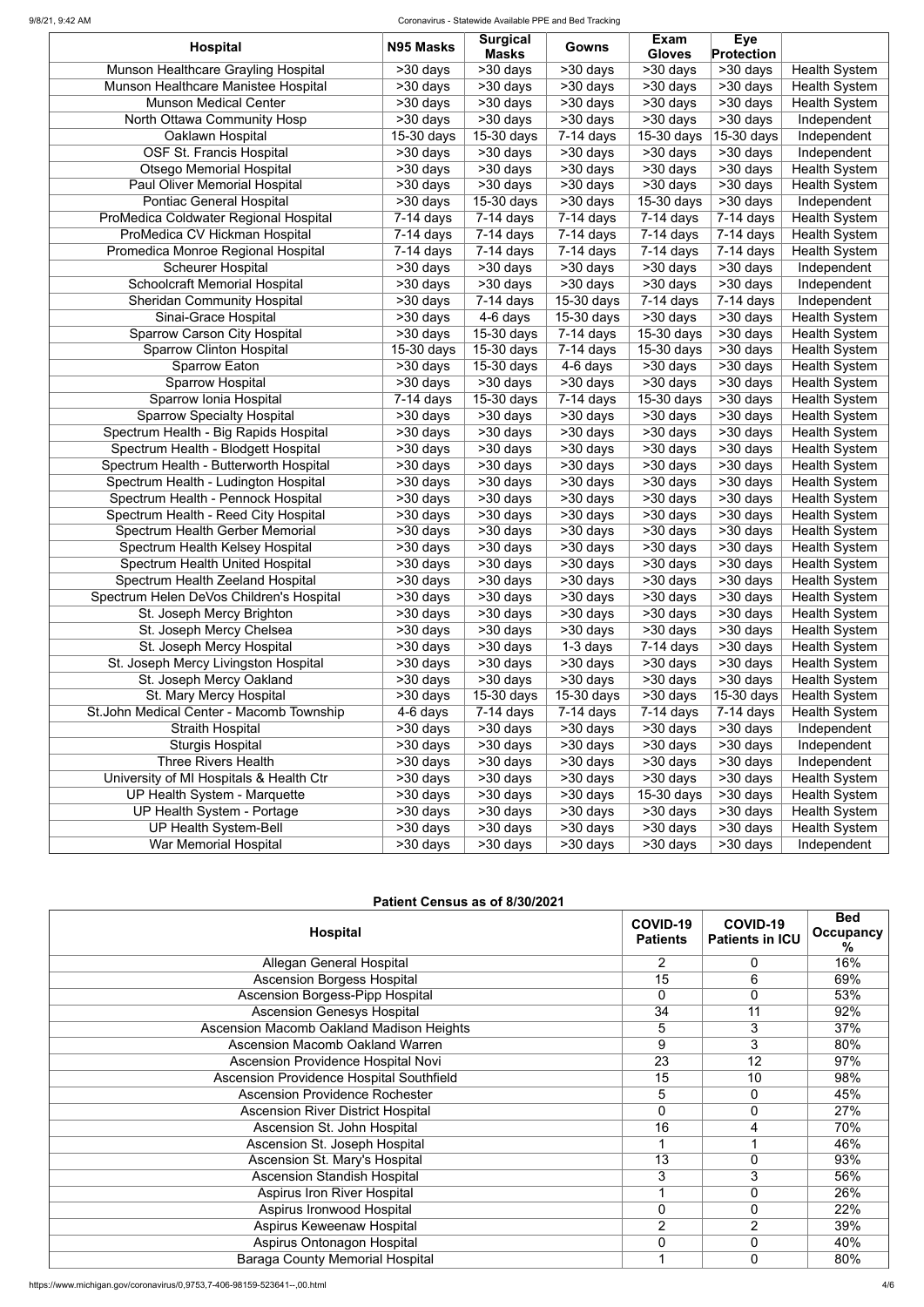| <b>Hospital</b>                              | COVID-19<br><b>Patients</b> | COVID-19<br><b>Patients in ICU</b> | <b>Bed</b><br><b>Occupancy</b><br>℅ |
|----------------------------------------------|-----------------------------|------------------------------------|-------------------------------------|
| <b>Beaumont Farmington Hills</b>             | 19                          | 1                                  | 84%                                 |
| <b>Beaumont Hospital - Royal Oak</b>         | 60                          | 8                                  | 81%                                 |
| <b>Beaumont Hospital - Troy</b>              | 49                          | 3                                  | 89%                                 |
| <b>Beaumont Hospital Dearborn</b>            | 32                          | 4                                  | 87%                                 |
| <b>Beaumont Hospital Grosse Pointe</b>       | 12                          | $\overline{2}$                     | 64%                                 |
| <b>Beaumont Hospital Taylor</b>              | 9                           | 4                                  | 70%                                 |
| <b>Beaumont Hospital Trenton</b>             | 14                          | 5                                  | 76%                                 |
|                                              |                             |                                    |                                     |
| <b>Beaumont Hospital Wayne</b>               | 14                          | $\overline{2}$                     | 86%                                 |
| <b>Borgess Lee Memorial Hospital</b>         | 1                           | 0                                  | 33%                                 |
| <b>Bronson Battle Creek</b>                  | 12                          | 5                                  | 83%                                 |
| <b>Bronson LakeView Hospital</b>             | 1                           | $\mathbf 0$                        | 31%                                 |
| <b>Bronson Methodist Hospital</b>            | 40                          | 9                                  | 73%                                 |
| <b>Bronson South Haven</b>                   | $\mathbf 0$                 | $\mathbf 0$                        | 75%                                 |
| Children's Hospital of Michigan              | 3                           | 0                                  | 79%                                 |
| <b>Covenant Healthcare</b>                   | 38                          | 8                                  | 91%                                 |
| <b>Deckerville Community Hospital</b>        | $\overline{0}$              | 0                                  | $0\%$                               |
| Detroit Receiving Hosp & Univ Health Ctr     | 13                          | 8                                  | 99%                                 |
| <b>Dickinson Memorial Health Care System</b> | $\mathbf 1$                 | $\mathbf 1$                        | 37%                                 |
| <b>Eaton Rapids Medical Center</b>           | 0                           | 0                                  | 10%                                 |
| <b>Garden City Hospital</b>                  | 8                           | $\mathbf 0$                        | 67%                                 |
| <b>Harbor Beach Community Hospital</b>       | $\boldsymbol{0}$            | $\mathbf 0$                        | 7%                                  |
| Harper Univ/Hutzel Women's Hospitals         | 8                           | 5                                  | 92%                                 |
| Helen Newberry Joy Hospital                  | $\overline{0}$              | $\mathbf 0$                        | 12%                                 |
|                                              |                             |                                    |                                     |
| <b>Henry Ford Allegiance Health</b>          | 26                          | 9                                  | 86%                                 |
| <b>Henry Ford Hospital</b>                   | 43                          | $\overline{26}$                    | 84%                                 |
| <b>Henry Ford Macomb Hospital</b>            | 38                          | 10                                 | 86%                                 |
| Henry Ford West Bloomfield Hospital          | $\overline{21}$             | 0                                  | 88%                                 |
| Henry Ford Wyandotte Hospital                | 19                          | 2                                  | 76%                                 |
| <b>Hills and Dales General Hospital</b>      | 0                           | 0                                  | 36%                                 |
| <b>Hillsdale Hospital</b>                    | $\overline{2}$              | 0                                  | 45%                                 |
| <b>Holland Community Hospital</b>            | 10                          | 1                                  | 70%                                 |
| <b>Hurley Medical Center</b>                 | 16                          | 4                                  | 98%                                 |
| <b>Huron Valley Sinai Hospital</b>           | 13                          | $\overline{7}$                     | 56%                                 |
| Kalkaska Memorial Health Center              | 0                           | 0                                  | 25%                                 |
| <b>Karmanos Cancer Center</b>                | $\mathbf 0$                 | 0                                  | 80%                                 |
| Lake Huron Medical Center (was SJMPH)        | $\overline{1}$              | 1                                  | 84%                                 |
| <b>Lakeland Hospital, Niles</b>              | $\mathbf 0$                 | 0                                  | 76%                                 |
| Lakeland Hospital, Watervliet                | $\mathbf 0$                 | 0                                  | 71%                                 |
| Lakeland Medical Center. - St. Joseph        | 20                          | 5                                  | 80%                                 |
| <b>Mackinac Straits Hospital</b>             | 3                           | 0                                  | 40%                                 |
| Marlette Regional Hospital                   | 1                           | 0                                  | 40%                                 |
| McKenzie Memorial Hospital                   | $\mathbf 0$                 | 0                                  | 4%                                  |
| McLaren - Macomb                             | 16                          | $\overline{2}$                     | 90%                                 |
| <b>McLaren Bay Region</b>                    | 8                           | 3                                  | 72%                                 |
| <b>McLaren Bay Special Care</b>              | $\mathbf 0$                 | 0                                  | 42%                                 |
| McLaren Caro Region                          | $\mathbf 0$                 | $\mathbf 0$                        | $0\%$                               |
| McLaren Central Michigan Hospital            | $\overline{2}$              | 0                                  | 45%                                 |
| <b>McLaren Flint</b>                         | 19                          | 9                                  | 89%                                 |
|                                              |                             |                                    | 96%                                 |
| <b>McLaren Greater Lansing</b>               | 21                          | $\overline{2}$                     |                                     |
| <b>McLaren Lapeer Region</b>                 | 9                           | 3                                  | 58%                                 |
| McLaren Northern Michigan - Petoskey         | 9                           | $\overline{2}$                     | 49%                                 |
| <b>McLaren Orthopedic Hospital</b>           | $\mathbf 0$                 | 0                                  | 63%                                 |
| McLaren Port Huron Hospital                  | 6                           | 0                                  | 73%                                 |
| <b>McLaren Thumb Region</b>                  | 0                           | 0                                  | 16%                                 |
| McLaren-Oakland Hospital                     | $\overline{7}$              | 4                                  | 70%                                 |
| <b>Memorial Healthcare</b>                   | 9                           | 3                                  | 58%                                 |
| <b>Mercy Health Hackley Campus</b>           | $\mathbf 0$                 | 0                                  | $0\%$                               |
| Mercy Health Lakeshore Campus                | 0                           | 0                                  | 40%                                 |
| <b>Mercy Health Mercy Campus</b>             | 18                          | 3                                  | 79%                                 |
| Mercy Health St. Mary's Main Campus          | 13                          | 5                                  | 69%                                 |
| <b>Metro Health Hospital</b>                 | 16                          | 5                                  | 79%                                 |
| MidMichigan Medical Center - Alpena          | $\overline{2}$              | 1                                  | 34%                                 |
| MidMichigan Medical Center - Clare           | 3                           | 0                                  | 27%                                 |
| MidMichigan Medical Center - Gladwin         | 0                           | 0                                  | 32%                                 |
| MidMichigan Medical Center - Gratiot         | 3                           | 0                                  | 64%                                 |
| MidMichigan Medical Center - Midland         | 18                          | 2                                  | 81%                                 |
| MidMichigan Medical Center - West Branch     | 3                           | 0                                  | 29%                                 |
| <b>Munising Memorial Hospital</b>            | 0                           | 0                                  | 45%                                 |
| Munson Healthcare Cadillac Hospital          | 5                           | 5                                  | 59%                                 |
| Munson Healthcare Charlevoix Hospital        | 3                           | 0                                  | 64%                                 |
| Munson Healthcare Grayling Hospital          | 8                           |                                    | 51%                                 |
|                                              | $\overline{2}$              |                                    |                                     |
| Munson Healthcare Manistee Hospital          |                             | 0                                  | 31%                                 |